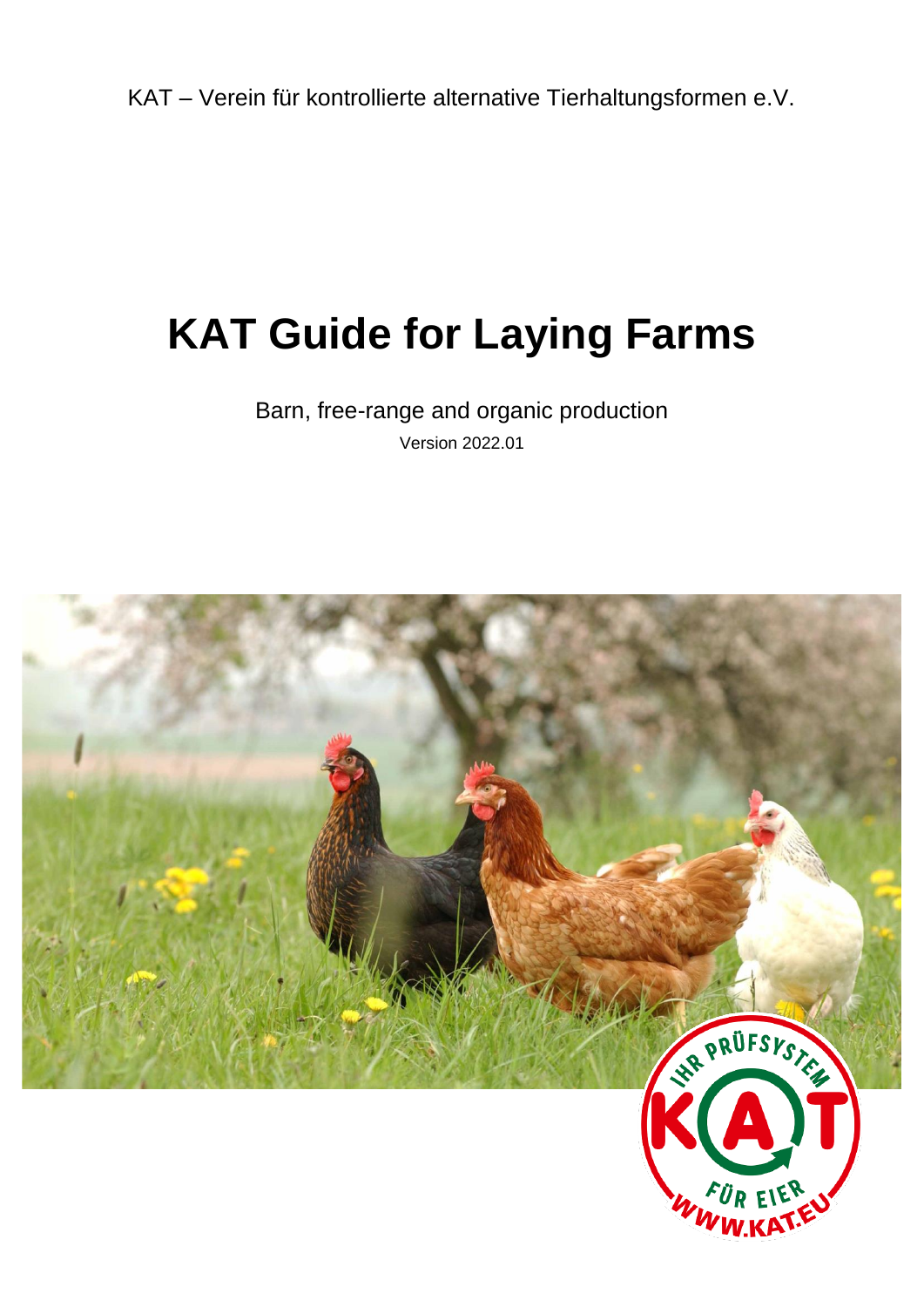# KAT – Verein für kontrollierte alternative Tierhaltungsformen e.V.

**Version 2022.01** Replaces version 2019.01 Released on 1 December 2021 Status: valid from 1 January 2022

#### **KAT – Verein für kontrollierte alternative Tierhaltungsformen e.V.**

Konrad-Zuse-Platz 5 53227 Bonn Germany Tel. +49 228 95960 0 Fax +49 228 95960 50<br>Internet www.kat.eu [www.kat.eu](file://///kat-fs01/Kontrollen/KAT/Prüfsystematik%20und%20Leitfäden/1.%20KAT-Prüfsystematik%20und%20Leitfäden%202017-2020/2_Leitfäden/In%20Bearbeitung/Vorlage/www.kat.ec) www.was-steht-auf-dem-ei.de

Important information:

This Guide is the property of KAT. On the basis of copyright law, it is forbidden to reproduce the Guide, either in whole or in part. Infringements of copyright will be prosecuted.

The foreign-language versions of this Guide have been produced voluntarily by KAT as an additional service for participants from other member states. KAT assumes no liability for any translation errors or omissions. In the event of any differences between the German and the translated version, the German original shall always be binding.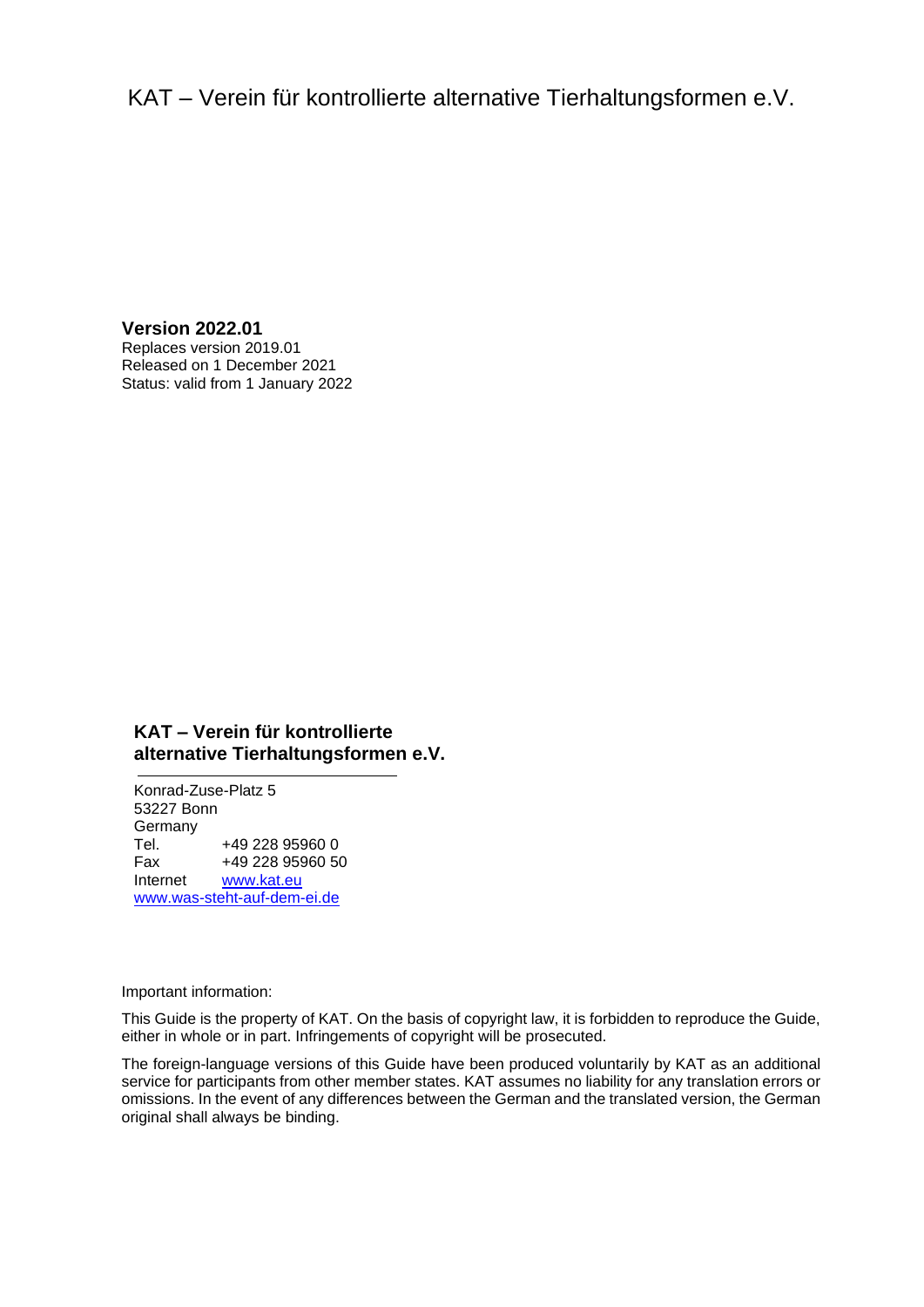

# **Table of contents**

| Teil I:        | <b>Introduction</b>                                                                                             | 1                       |
|----------------|-----------------------------------------------------------------------------------------------------------------|-------------------------|
| 1              | <b>Basic principles</b>                                                                                         | 1                       |
| 1.1            | Scope of application                                                                                            | $\mathbf 1$             |
| 1.2            | General establishment data                                                                                      | 1                       |
| $\overline{2}$ | <b>Legal requirements</b>                                                                                       | 1                       |
| 3              | General information about the KAT certification protocol                                                        | $\mathbf{2}$            |
| 4              | Internet portal                                                                                                 | $\mathbf{2}$            |
| Teil II:       | <b>List of requirements</b>                                                                                     | 3                       |
| 1              | General condition of the laying farm (henhouse, storage, packing and<br>packaging premises, and external areas) | 3                       |
| 1.1            | Physical condition of the henhouse building                                                                     | 3                       |
| 1.2            | Physical condition of the housing equipment                                                                     | 3                       |
| 1.3            | Building security, controlled access                                                                            | 3                       |
| 1.4            | Visitor registration                                                                                            | 3                       |
| 1.5            | Sanitary facilities                                                                                             | 3                       |
| 1.6            | Housing equipment with areas that lock automatically                                                            | 3                       |
| $\mathbf{2}$   | Organisation, cleanliness and hygiene                                                                           | 4                       |
| 2.1            | Organisation and cleanliness of the henhouse and external areas                                                 | $\overline{4}$          |
| 2.2            | Storage of eggs                                                                                                 | $\overline{4}$          |
| 2.3            | Storage of feed                                                                                                 | 4                       |
| 2.4            | Collection of eggs                                                                                              | 4                       |
| 2.5            | Staff hygiene                                                                                                   | $\overline{\mathbf{4}}$ |
| 3              | <b>Labelling requirement</b>                                                                                    | 5                       |
| 3.1            | Stamping of eggs                                                                                                | 5                       |
| 3.2            | Labelling transport packaging and accompanying records                                                          | 6                       |
| 4              | Requirements for housing equipment and housing conditions                                                       | 7                       |
| 4.1            | Initial inspection/henhouse measurement/structural alterations                                                  | $\overline{7}$          |
| 4.2            | Group size/physical separation of flocks                                                                        | 10                      |
| 4.3            | Scratching area                                                                                                 | 10                      |
| 4.4            | Live electrical wires                                                                                           | 11                      |
| 4.5            | Perches                                                                                                         | 11                      |
| 4.6            | <b>Nests</b>                                                                                                    | 11                      |
| 4.7            | Light conditions                                                                                                | 12                      |
| 4.8            | Henhouse environment                                                                                            | 12                      |
| 4.9            | Emergency power supply                                                                                          | 12                      |
| 5              | Free-range criteria                                                                                             | 12                      |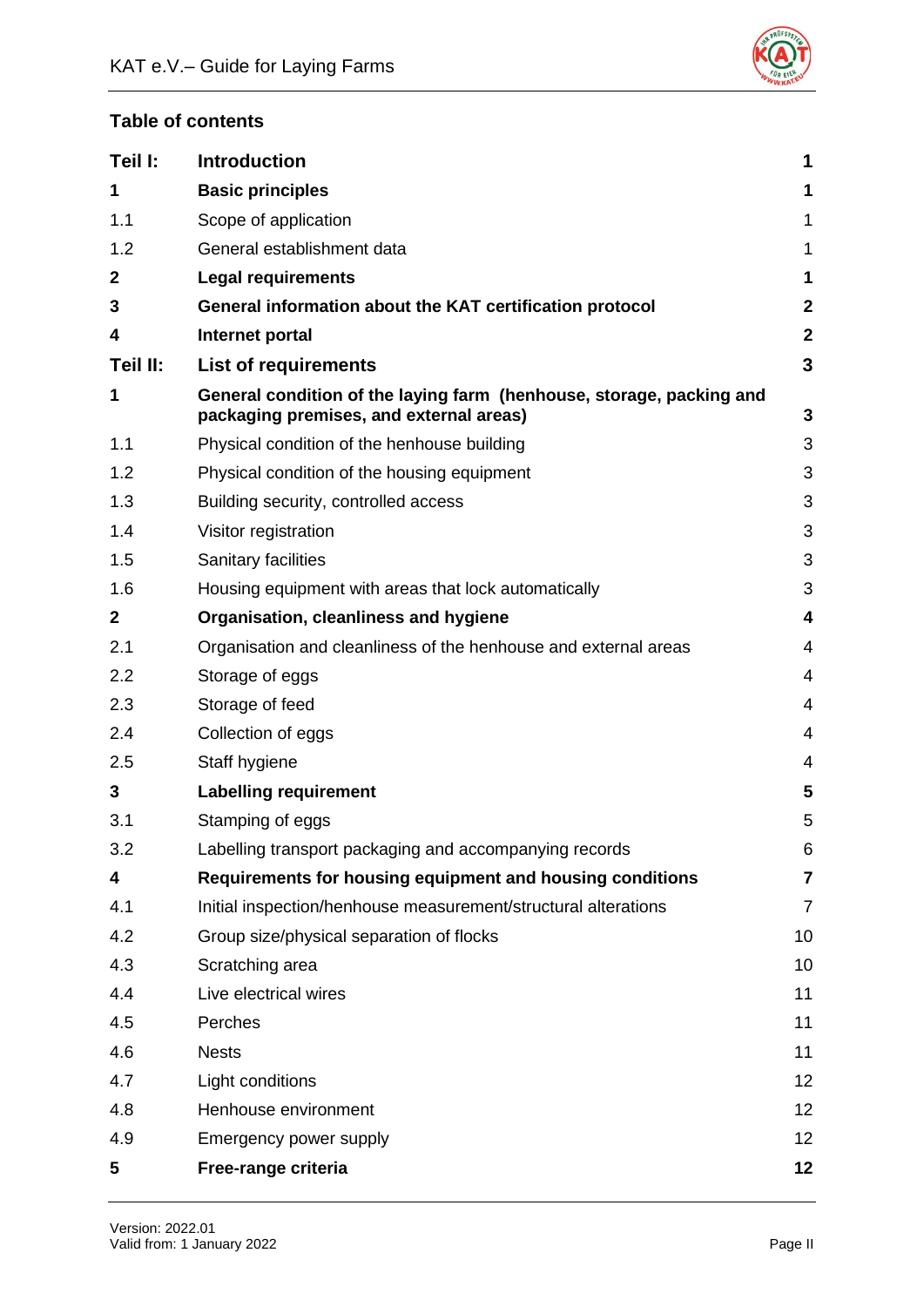

| 5.1       | Cold scratching area (obligatory conservatory)   | 12 |
|-----------|--------------------------------------------------|----|
| 5.2       | Popholes                                         | 14 |
| 5.3       | Free-range areas                                 | 14 |
| 5.4       | Minimum dimensions of free-range areas           | 15 |
| 5.5       | Moving mobile henhouses                          | 16 |
| 6         | <b>Animal health</b>                             | 16 |
| 6.1       | System for flock assessments                     | 16 |
| 6.2       | Stock inspections by the farm veterinary surgeon | 17 |
| 7         | <b>Prevention of animal diseases</b>             | 17 |
| 7.1       | Care by a veterinary surgeon                     | 17 |
| 7.2       | Establishment hygiene                            | 17 |
| 8         | In-company self-monitoring                       | 19 |
| 8.1       | Establishment data collection                    | 19 |
| 8.2       | Stocking rate                                    | 19 |
| 8.3       | Stocking and destocking                          | 20 |
| 8.4       | Obligation to inform KAT                         | 21 |
| 8.5       | Crisis management                                | 21 |
| 8.6       | <b>Flock documentation</b>                       | 21 |
| 8.7       | Analysis                                         | 22 |
| 8.8       | Origin and procurement of feed                   | 23 |
| 9         | Database/goods flows                             | 24 |
| 9.1       | Goods reports entered in the database            | 24 |
| 9.2       | Goods flows                                      | 25 |
| Teil III: | <b>Annex</b>                                     | 26 |
| 1         | <b>Signs and symbols</b>                         | 26 |
| 2         | <b>Abbreviations</b>                             | 26 |
| 3         | <b>Definition of terms</b>                       | 26 |
| 4         | <b>Applicable documents</b>                      | 27 |
|           |                                                  |    |

# **List of tables**

| Tab. 1: Parameters of limiting factors     | 19 |
|--------------------------------------------|----|
| Tab. 2: Drinking water analysis parameters | 22 |
| Tab. 3: Finished feed analysis parameters  | 24 |
| Tab. 4: Definition of terms                | 26 |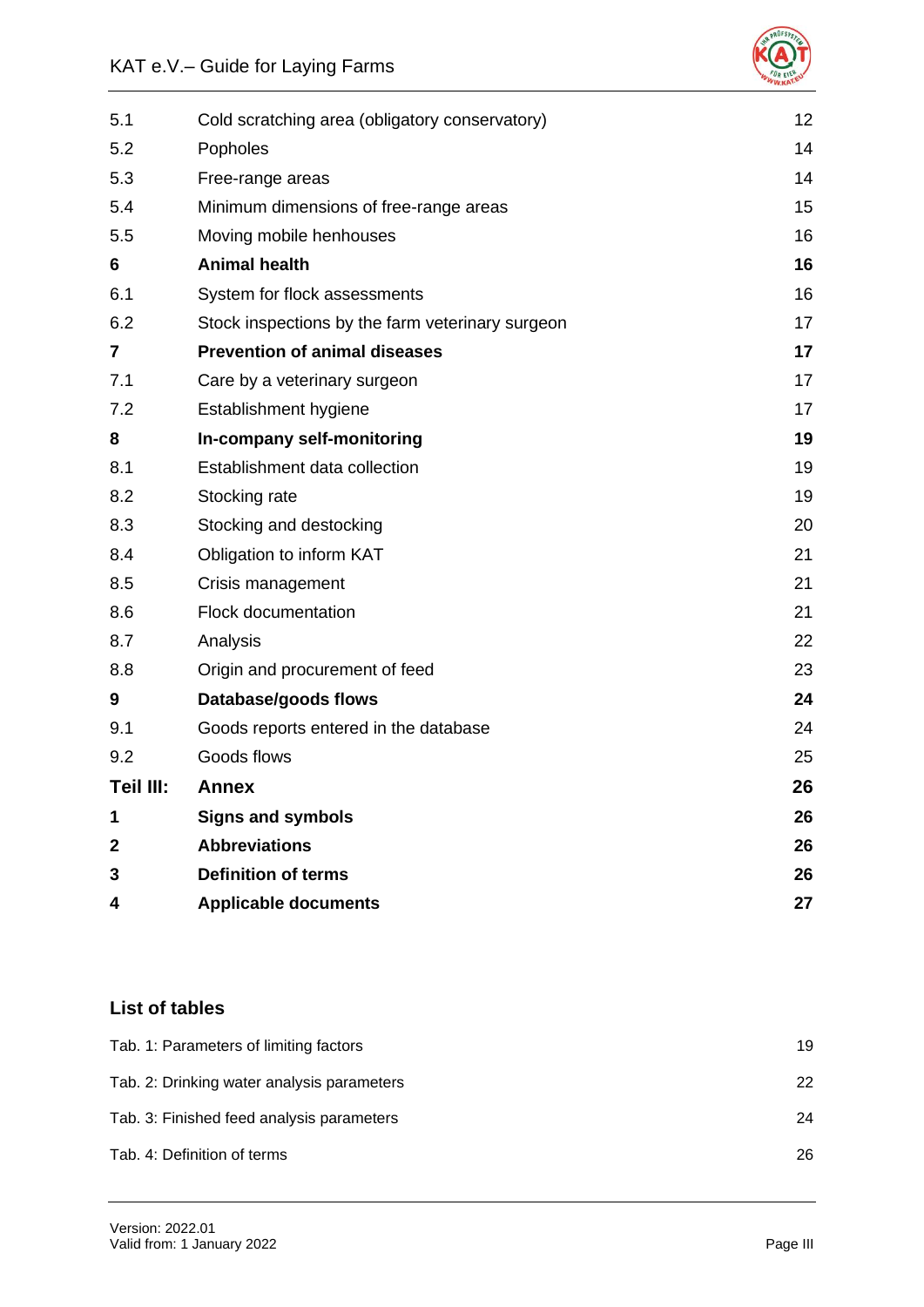

# **List of figures**

| Figure 1: Sketch modelling popholes/access to henhouse & cold scratching area | 9  |
|-------------------------------------------------------------------------------|----|
| Figure 2: Sketch modelling henhouse width                                     | 9  |
| Figure 3: Examples of perches                                                 | 11 |
| Figure 4: Example of corridor/minimum dimensions of free-range area           | 16 |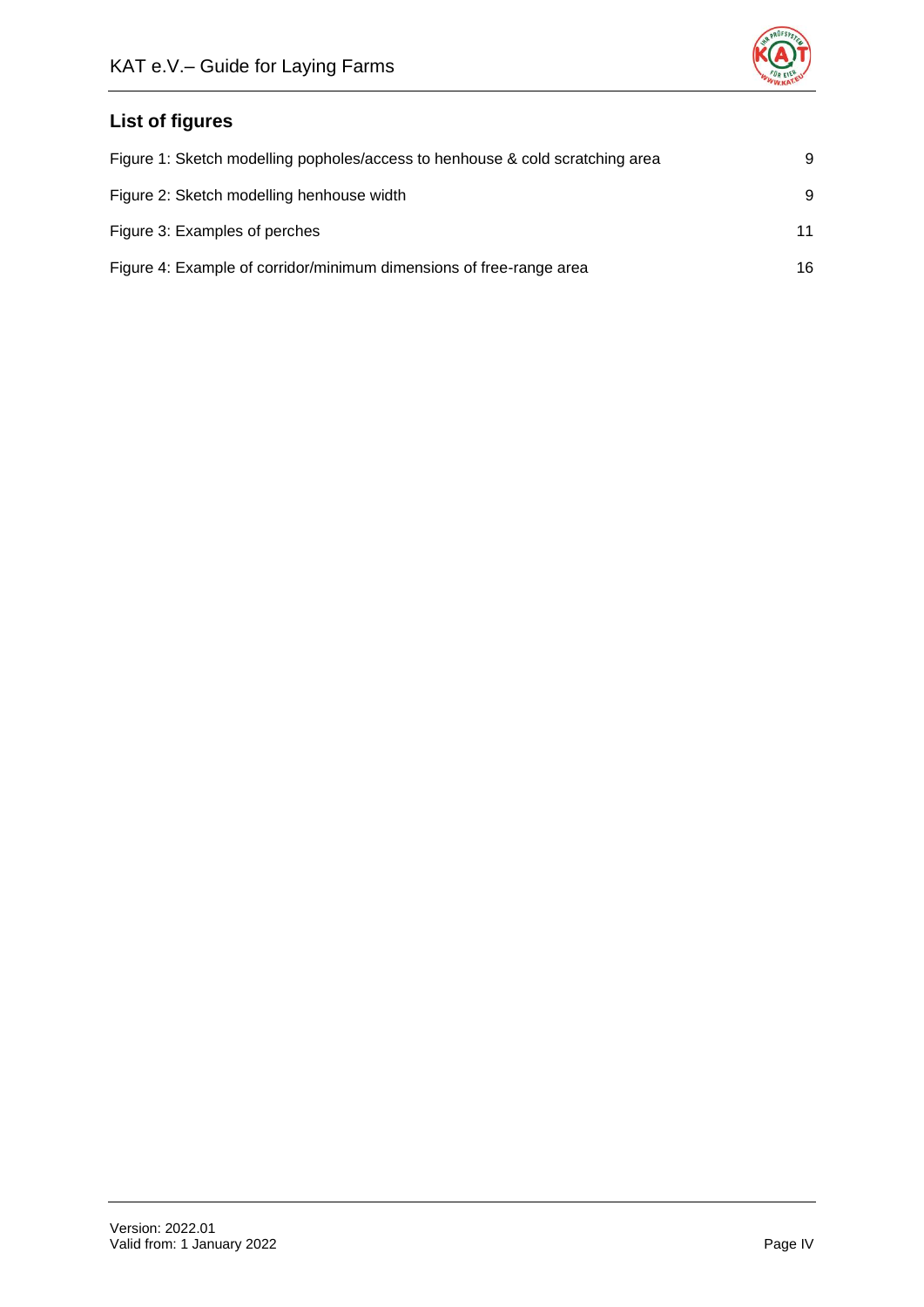

# <span id="page-5-0"></span>**Teil I: Introduction**

# <span id="page-5-1"></span>**1 Basic principles**

#### <span id="page-5-2"></span>**1.1 Scope of application**

This Guide has been developed for the keeping of laying hens and applies to all laying farms (including self-mixers = users of own crops). Every laying farm that wants to produce KAT goods must register with the KAT system and, after successful certification, conclude a participant contract. The establishment itself is responsible for compliance with KAT requirements and for the complete and correct documentation of self-monitoring.

With regard to the list of requirements provided in Part II, barn production is covered by Chapters 1 to 4 and 6 to 9, while free-range and organic production are covered by Chapters 1 to 9.

#### <span id="page-5-3"></span>**1.2 General establishment data**

Every establishment registers independently to participate in the system and draws up an establishment overview containing the following information:

- Establishment parameters: Name, address and contact data, KAT ID, other registration numbers (e.g. VVVO no. etc.), type of establishment
- KAT certification area: no. of KAT henhouses with house designation and stamp number, and capacity per henhouse, producer and model no. of henhouse equipment
- Other commercial units on the premises

The master data are stored in the KAT database. The system provider KAT must be notified immediately of any changes to the master data.

- → *Online registration available at https://anmeldung.kat.eu*
- *FB-A-01: Establishment Description form*

## <span id="page-5-4"></span>**2 Legal requirements**

The requirements of the German Animal Welfare Act (Tierschutzgesetz) and the minimum requirements set out in the Regulation on the marketing standards for eggs, Regulation (EC) 589/2008, Regulation (EU) 1308/2013, Directive 1999/74/EC, the German Ordinance governing Animal Welfare and Keeping of Farmed Animals (Tierschutznutztierhaltungsverordnung) including the current implementation instructions and Registration Directive 2002/4/EC in the current applicable version, as well as the strictest national requirements with regard to the keeping of laying hens and, additionally, the provisions set out in the Annex to this Guide apply accordingly.

With regard to organic production of eggs, the minimum requirements set out in Regulation (EU) 848/2018 of the European Parliament and of the Council on organic production and labelling of organic products in the applicable version as well as the strictest national regulations governing the keeping of laying hens apply accordingly.

Amendments and updates to the production requirements also apply to the participant contract concluded.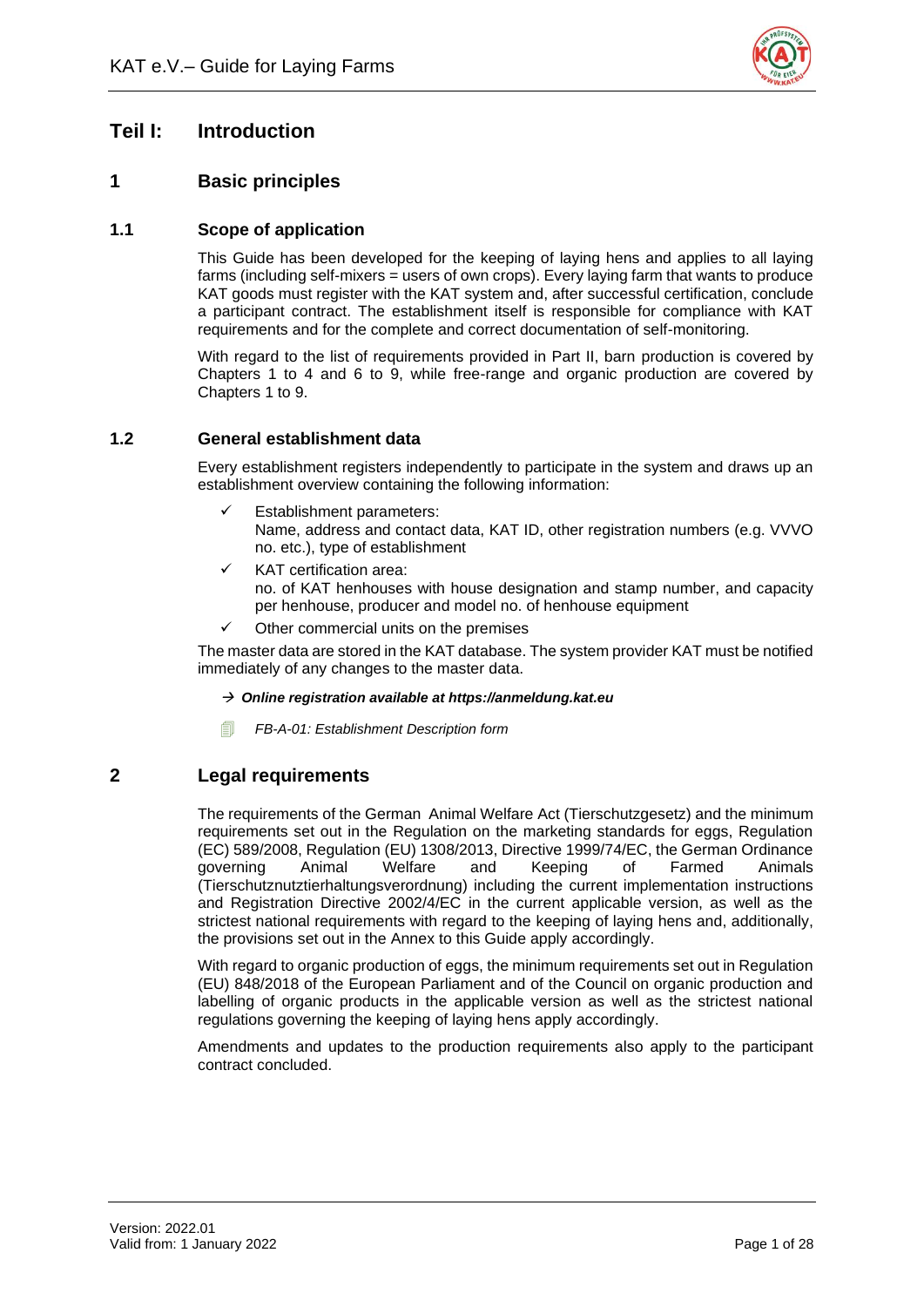

# <span id="page-6-0"></span>**3 General information about the KAT certification protocol**

For an initial certification and/or to perform the annual certification audits, the KAT participant commissions a certification body from the list of KAT-approved inspection institutes. Moreover, the system provider KAT reserves the right to carry out verification/spot audits at given intervals as an additional means of checking that the establishments are complying with the KAT criteria. These verification audits are, as a general rule, conducted unannounced. During all audits, auditors must be granted access to the operating units that are the subject of the audit. In establishments with free-range production, additional unannounced checks of the free-range area also form part of the verification and spot audits.

During the initial certification and/or the annual certification audits, the "KAT laying farms" checklist and assessment criteria are used as the basis for checking whether the establishment can be awarded a KAT certificate. The audit will be passed and a KAT certificate may be issued if a result of at least 75% is achieved and provided that there are no K.O. assessments. The KAT certificate is valid from the date of the certification decision and expires at the end of the following calendar year. For establishments that cannot be issued with a certificate, the current certificate is automatically suspended or withdrawn. If the certificate is suspended, implementation of the corrective measures required is checked during a follow-up audit. If the establishment does not pass the follow-up audit either, the suspended certificate will immediately be withdrawn. If a certificate is withdrawn, the site must undergo a new certification process in full. A suspension of the certificate or its withdrawal will automatically result in a temporary ban on marketing under the KAT logo.

Digital images for the audit report are made during the checks. These are for documentation purposes only and are not published.

To facilitate the examination of documents, the laying hen keeper can order a folder of forms from the KAT Office or download it from the internal area of the KAT website at www.kat.eu

- *KAT Certification Protocol*
- *KAT Laying Farms checklist*
- *List of approved KAT certification bodies*

#### <span id="page-6-1"></span>**4 Internet portal**

In order to create greater transparency, KAT offers a special service on the query page at [www.was-steht-auf-dem-ei.de:](http://www.was-steht-auf-dem-ei.de/) By entering the number printed on the egg (stamp number), consumers can find out the name and location of the laying farm and view pictures of the henhouse and birds. The query function is also available as a smartphone app.

Further information on the KAT system can be found at [www.kat.eu.](http://www.kat.eu/) Every KAT participant can register for the internal area of the website and download the documents available there (circulars, forms, member lists, etc.).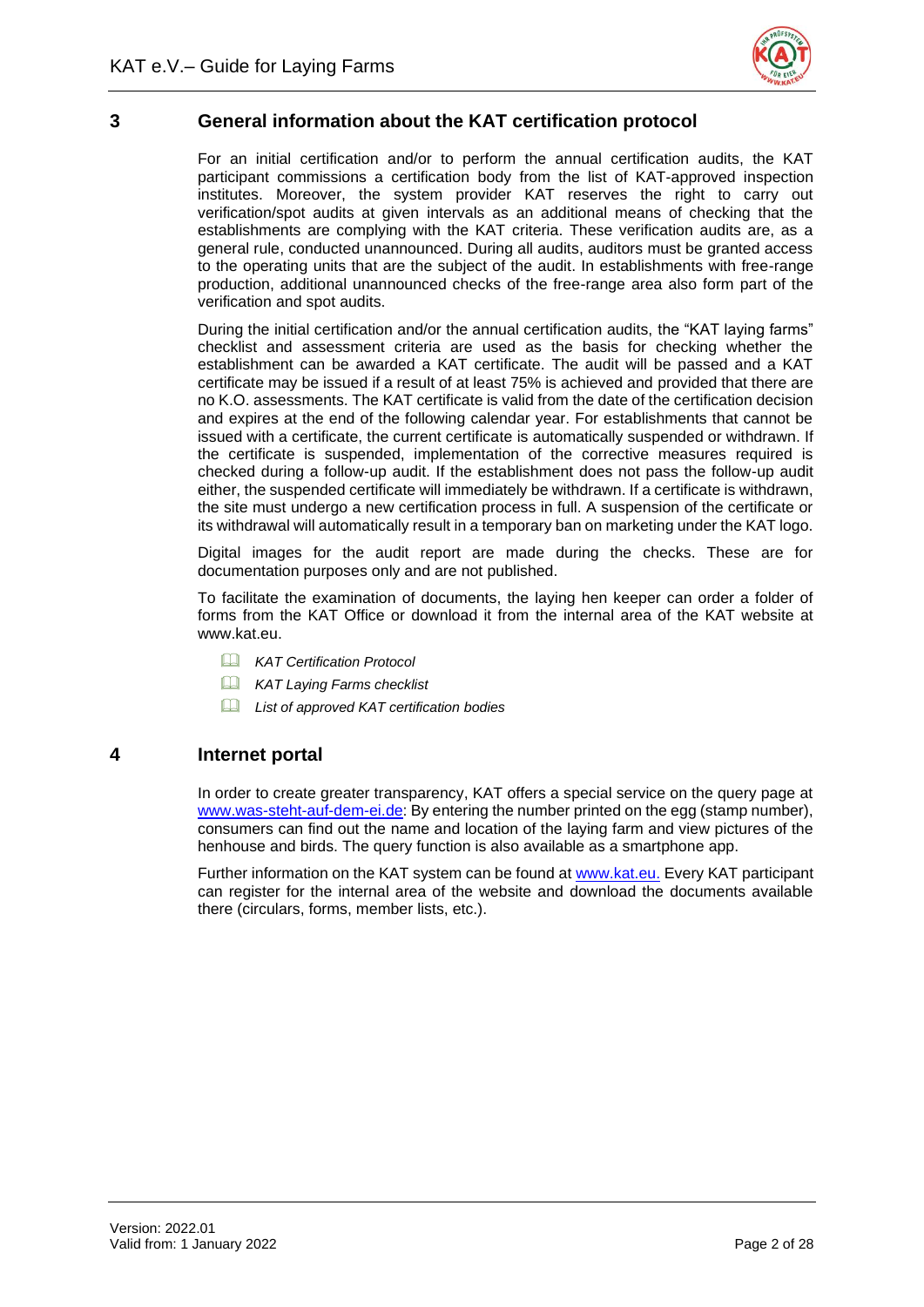

# <span id="page-7-0"></span>**Teil II: List of requirements**

#### <span id="page-7-1"></span>**1 General condition of the laying farm (henhouse, storage, packing and packaging premises, and external areas)**

#### <span id="page-7-2"></span>**1.1 Physical condition of the henhouse building**

The henhouse building, as well as doors and gates, are all in a good structural condition.

#### <span id="page-7-3"></span>**1.2 Physical condition of the housing equipment**

The housing equipment is in a sound structural condition and good working order, and is designed to minimise any risk of injury to the birds. Feed conveyor belts and drinker systems are designed in such a way that they are easy to clean and disinfect and prevent contamination with e.g. bird droppings.

#### <span id="page-7-4"></span>**1.3 Building security, controlled access**

Controlled access to the henhouse building must be guaranteed. External doors and gates to the henhouse have been designed to prevent non-authorised persons entering the premises unnoticed.

#### <span id="page-7-5"></span>**1.4 Visitor registration**

Visitors and external service providers are registered upon arrival. The site keeps visitor lists. These records should be kept for at least one year and presented upon request.

*FB-LB 14: Visitor List form* 

#### <span id="page-7-6"></span>**1.5 Sanitary facilities**

The laying farm site is equipped with appropriate sanitary facilities taking into account the number of staff. In the case of small establishments, it is acceptable for sanitary facilities for the persons working on the farm to be located within the living accommodation provided that the latter is located directly at the laying farm.

Additional conditions for mobile henhouses: Sanitary facilities must be available in the egg storage/collecting area on the site.

#### <span id="page-7-7"></span>**1.6 Housing equipment with areas that lock automatically**

If the Big Dutchman Natura 60/70 system is being used, the laying hen keeper must completely remove or seal the grids by no later than the end of the acclimatisation phase.

The seals must be arranged in such a way that the system can no longer lock automatically. If, in justified and documented cases, the hens are to be kept in the system, written notification including the seal numbers must be sent to the KAT Office immediately. After these measures have been completed, the system must be sealed again.

In the case of housing equipped with the Salmet HighRise 1 system, the flaps of the floor hatches must be removed by the end of the acclimatisation period at the latest so that it is no longer possible to close the access to the scratching area at any time.

- *Information: Since 20 June 2018, the Big Dutchman Natura 60/70 has no longer been an approved facility for new registrations, building alterations or the modernisation of existing facilities. This has similarly applied to the Salmet HighRise 1 system since 11 March 2019.*
	- *VA-LB-01: Sealing procedural instruction*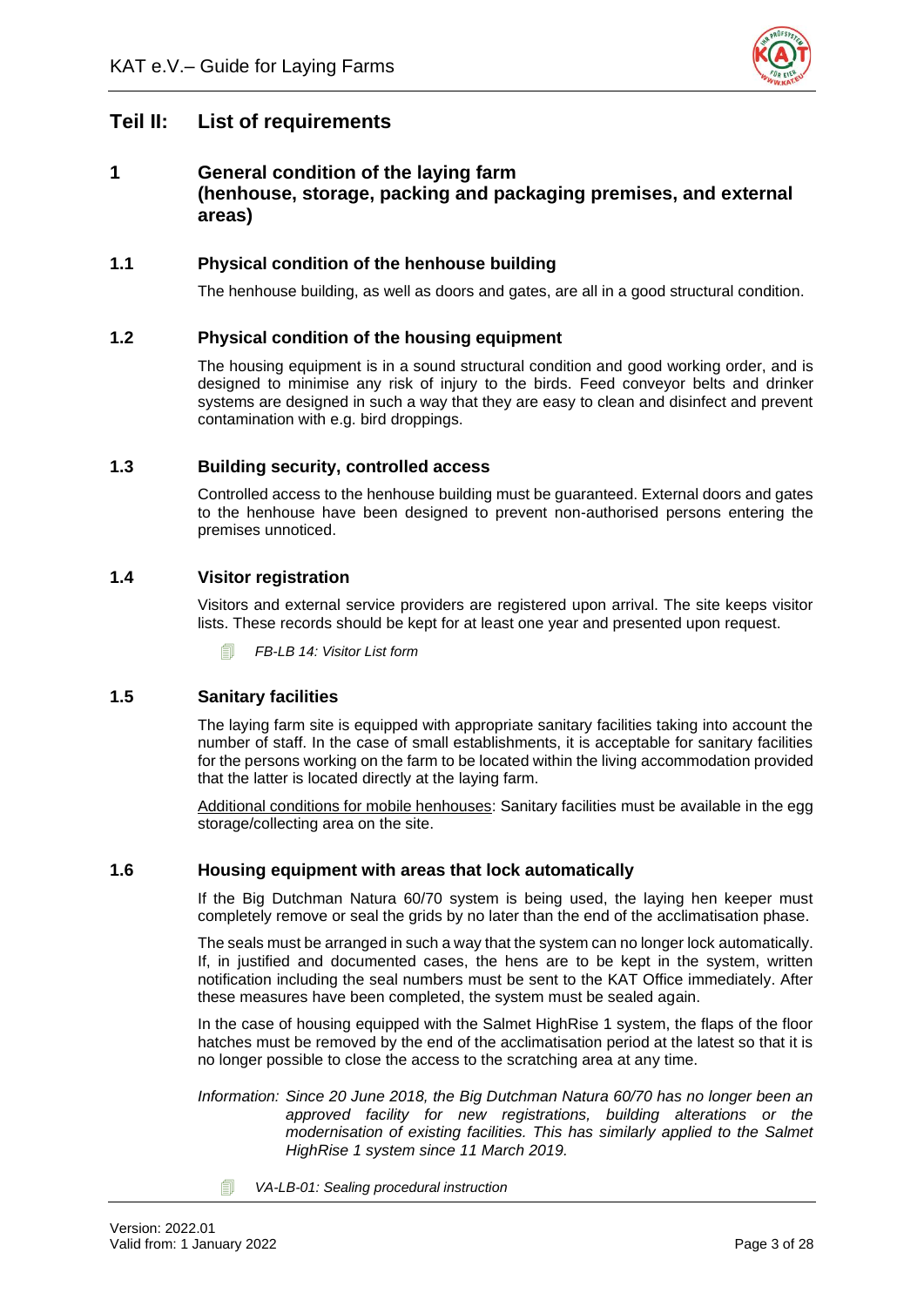

*FB-LB 11: Shut-off\_Scratching Area\_Reporting form*

#### <span id="page-8-0"></span>**2 Organisation, cleanliness and hygiene**

#### <span id="page-8-1"></span>**2.1 Organisation and cleanliness of the henhouse and external areas**

- 2.1.1 The egg collection areas and Farmpacker are clean and hygienic, and in a non-defective state.
- 2.1.2 Accumulated waste, dirt, excessive dust deposits, cobwebs and dead flies are removed on a regular basis or as necessary. Additionally, the Farmpacker and egg collection areas are deep cleaned at least weekly. Weekly cleaning must be documented by the establishment.
	- *Evidence/documentation*
- 2.1.3 Broken eggs are collected in suitable covered containers and removed from the egg collection area on a daily basis.
- 2.1.4 The laying establishment has a clean and tidy appearance overall. The premises are in a non-defective, well-maintained and tidy condition.

#### <span id="page-8-2"></span>**2.2 Storage of eggs**

- 2.2.1 Eggs are stored in a separate room away from the birds. The egg store is used exclusively for the purpose of storing unsorted eggs and is clean, in a good structural condition and free from non-food objects.
- 2.2.2 Immediately after laying, the eggs are kept clean, dry and free from foreign odours, as well as effectively protected against knocks, sunlight and other effects of weather.
- 2.2.3 The packaging material needed for the eggs is stored inside the farm building in a clean, dry place where it is protected against the effects of weather. The storage conditions prevent the packaging material from becoming contaminated by unwanted substances.

#### <span id="page-8-3"></span>**2.3 Storage of feed**

- 2.3.1 Feed silos and storage containers are kept clean and in particular free of chemical, physical (e.g. shards of glass) and also microbial contamination (e.g. mould). The materials and coatings used for storage containers are fit for purpose and pose no risk to health. The type and frequency of cleaning are set for the individual farm.
- 2.3.2 Flat stores used for storing feedstuff are kept clean and dry. The storage areas are cleaned regularly and at least before every restocking of the flat store. The feed is stored separately from chemicals and other substances that are banned from animal feed. The storage areas are included in the pest control system.

#### <span id="page-8-4"></span>**2.4 Collection of eggs**

2.4.1 Eggs are collected at least once per week.

#### <span id="page-8-5"></span>**2.5 Staff hygiene**

2.5.1 Non-establishment persons represent a risk to hygiene. Non-establishment persons are allowed access to the henhouses and housing equipment only when absolutely necessary.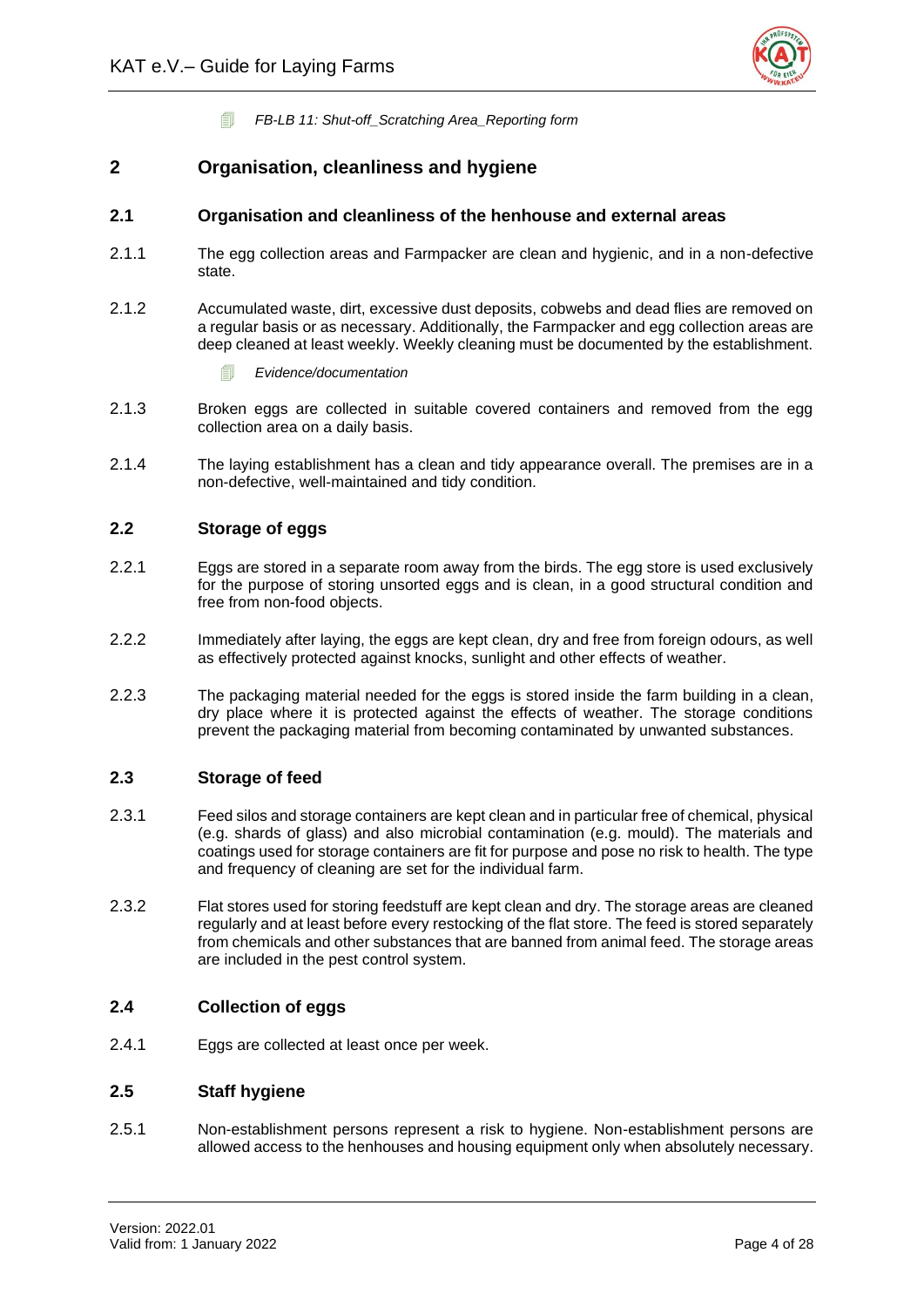

Henhouses are entered only by those wearing company-owned clothing or appropriate disposable clothing. It must be ensured that external persons are only allowed to enter the henhouse or other areas where the hens are being kept in consultation with the keeper.

2.5.2 A hygiene lock is compulsory in all farms. Depending on the site layout, the lock should be situated in the most logical location taking into account animal health and the prevention of disease, e.g. at the entrance to the henhouse complex. The process within the hygiene lock includes at least a change of footwear.

The following requirements apply to hygiene locks:

- Clear separation into a black and a white area: street clothes are stored in the black area, work clothing in the white area.
- The black and white areas can be separated by a wooden bench or low wall. The material must be easy to wipe down and have a smooth surface.
- The bird area must only be entered and exited via the hygiene lock.

#### Additional conditions for mobile henhouses:

Mobile henhouses that are procured **after 1 June 2022** must also be fitted with a hygiene lock. Hygiene locks must be retrofitted to existing mobile houses that do not currently have one **by 31 December 2024.** Until these deadlines, persons entering the bird area must at least change their footwear.

2.5.3 Each henhouse anteroom or hygiene lock contains at least a washbasin with running water, soap dispenser and paper towels. All persons must wash their hands before and after entering the henhouses and before and after collecting eggs. Hand disinfecting after hand washing and drying is also recommended.

#### Additional conditions for mobile henhouses:

Mobile henhouses that are procured after 1 June 2022 must also be fitted with handwashing facilities.

2.5.4 The establishment has defined appropriate hygiene rules. These rules are clearly displayed on the premises and are familiar to all staff.

#### <span id="page-9-0"></span>**3 Labelling requirement**

#### <span id="page-9-1"></span>**3.1 Stamping of eggs**

3.1.1 **[K.O.]** Stamping of the producer code (form of production/country/number) in the laying farm or in the immediate proximity of the henhouse is obligatory. The stamping device manufacturer must be noted in the audit report.

> Additional conditions for mobile henhouses: If the henhouses belong to one KAT-ID and exclusively relate to one single form of production with no additional eggs being bought in from other establishments, printing directly on the premises is not necessary. In such a case, the eggs from all henhouses may be stamped at a central point on the operational site.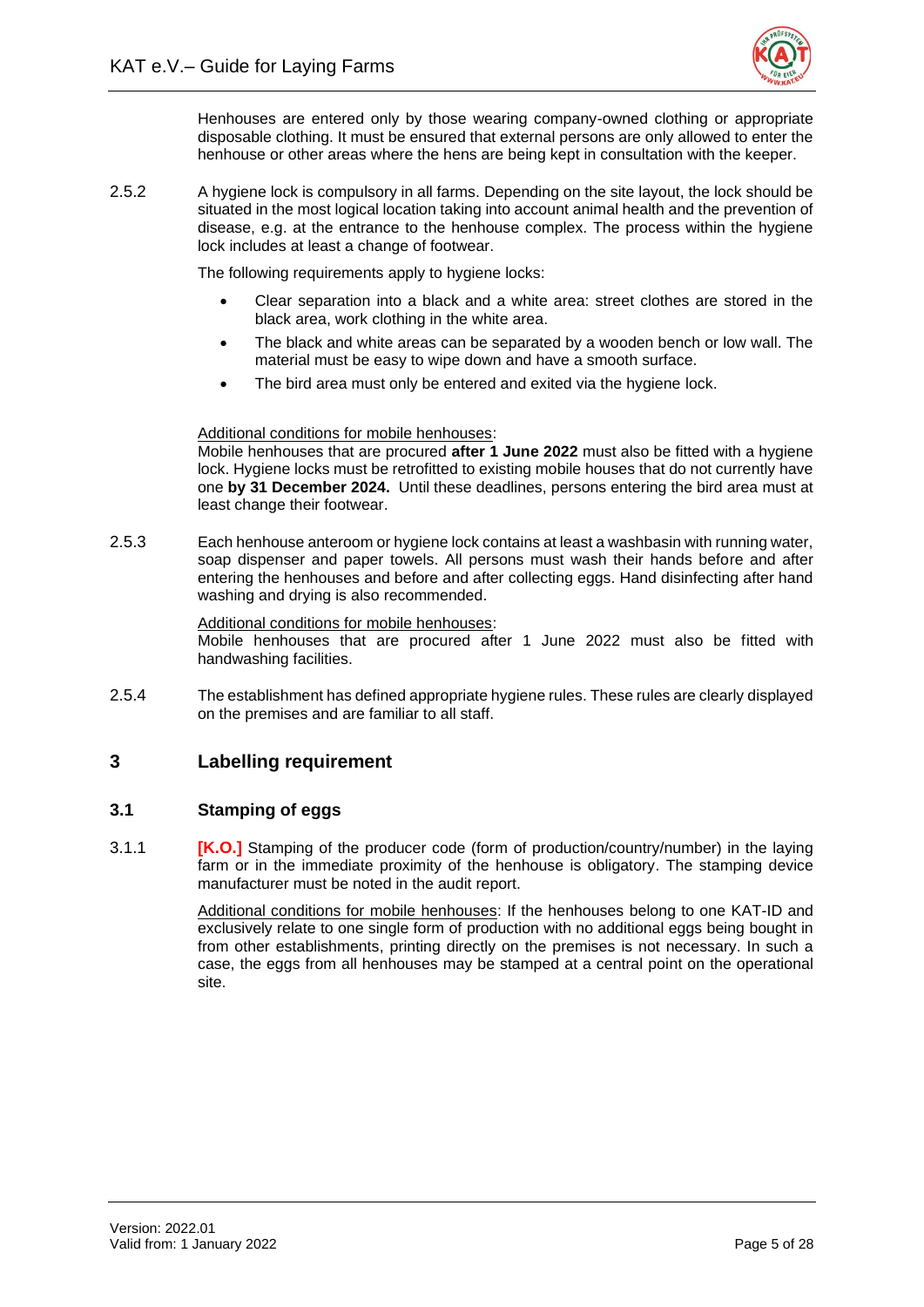

- 3.1.2 The inks used for stamping codes on the eggs must comply with the official rules. Printers must therefore only be filled with identical food-safe liquids.
	- *Documentary evidence/conformity certificate with regard to egg inks*
- 3.1.3 The stamp is clearly visible, easy to read and at least 2 mm high.

Stamping with the producer code is not mandatory if cracked or soiled eggs cannot be labelled for technical reasons. A tolerance of 20% of eggs with illegible labelling is accepted during inspections.

- 3.1.4 **[K.O.]** Stamping device failure reports must be entered in the KAT database without delay. The corresponding evidence of repair or maintenance work must be submitted on a timely basis. Similarly, the transport packaging for the unstamped eggs must be clearly labelled with the words "Stamping device failure/unstamped eggs/stamp number" as information for the supplying packing station.
	- *FB-LB-06: Labelling Transport Packaging (Stamping Device Failure) form*

#### <span id="page-10-0"></span>**3.2 Labelling transport packaging and accompanying records**

- 3.2.1 As a minimum, the following information must be included in the labelling on **transport packaging**:
	- Name and address of the producer
	- Producer code
	- Number and/or weight of eggs
	- Laying date or laying period
	- Dispatch date

Also to be indicated on the transport packaging for class B goods.

- 3.2.2 As a minimum, the following information must be included on the **accompanying records** (collection slips, delivery notes):
	- Name and address of the producer
	- Name and address of the recipient
	- Producer code
	- Number of eggs broken down by form of production, laying date or laying period
	- Dispatch date

Also to be indicated on the delivery notes for class B goods. A copy of each delivery note should be retained at the laying farm, with the original being sent to the packing station.

3.2.3 The following information should be listed on the transport packaging and on the accompanying records highlighting that the goods are KAT goods:

#### **"KAT goods" with the number of eggs and form of production**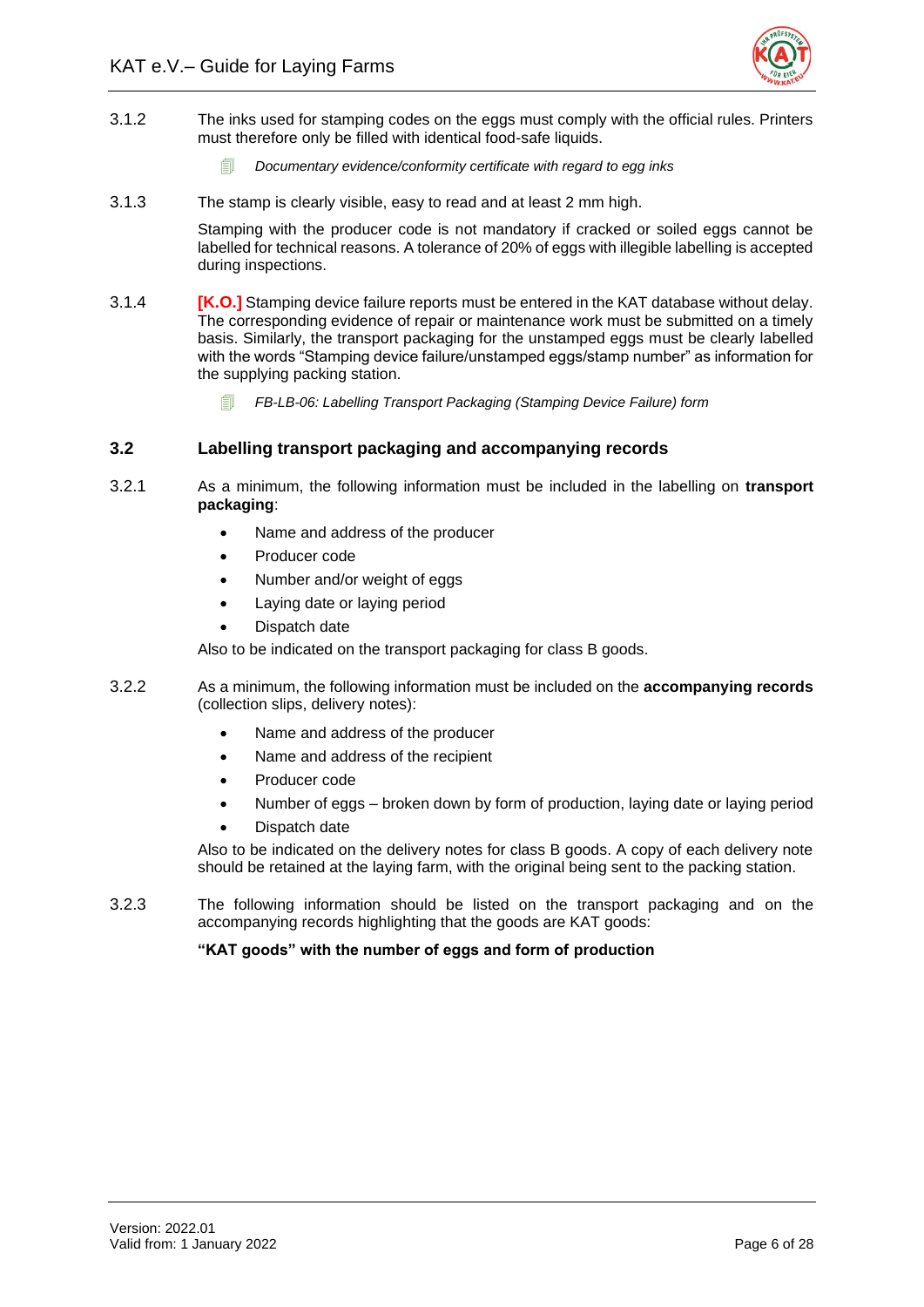

# <span id="page-11-0"></span>**4 Requirements for housing equipment and housing conditions**

#### <span id="page-11-1"></span>**4.1 Initial inspection/henhouse measurement/structural alterations**

The henhouse data must be recorded during initial audits or in the case of structural changes being made to henhouses. The requirements of Chapter 4.1.1 to 4.1.8 must be evaluated accordingly when recording the henhouse data.

*Note: Chapter 4.1 lists all criteria that are only to be applied in the case of initial inspections/building alterations and/or henhouse measurements. In each audit, the inspection criteria listed in Chapter 4.1 must again be checked for any changes made. If no changes have been made in the establishment, the criteria can be assessed as n.a. (not applicable) in the checklist.* 

#### 4.1.1 Usable areas

The area that is available to the birds at least during the entire light phase, with the exception of nests, and areas that are at least 30 cm wide, that have headroom of at least 45 cm, that have a floor slope of no more than 14 percent, that provide the birds with a firm surface and that ensure that manure falls on the manure belt, including surfaces under feeding and drinking facilities and perches/landing perches that the laying hens can cross over or under.

4.1.1.1 **[K.O.]** When determining the **total usable area**, only those areas may be included that comply with the definition of "usable areas" ( $\rightarrow$  4.1.1).

> *Information: Nests are not part of the usable area. If parts of the usable area or the usable henhouse floor area contain nests, the area covered by the nests must be deducted from the usable area or the usable henhouse floor area.*

- 4.1.1.2 **[K.O.] System-related usable areas**, such as cover areas of egg channels, may only be counted as usable area if they provide the hens with a secure footing and are safe to step on and non-slip, i.e. directly adjacent non-perforated areas – measured from the outer edge of the manure belt – are counted subject to the following conditions:
	- up to a maximum width of 20 cm,
	- with a max. height difference of up to 15 cm compared with the directly adjacent perforated area,
	- if it is ensured (e.g. by a slight slope in the surface towards the manure belt) that the manure lands on the belt and the difference in height is such that hens cannot get caught in the gap.
	- *Note: If a multi-floor system includes a nest-only level, the latter is not counted towards the number of levels. The total area of the levels counted does not exceed the figure for the usable henhouse floor area.*
- 4.1.1.3 **[K.O.]** In multi-floor aviary systems, the birds can use the entire space on all available levels at any time. A level is any accessible area that is counted as usable area as defined in 4.1.1. Levels may be counted as additional usable space if they are designed in such a way that no manure can fall through onto the levels beneath.

A maximum of three levels directly above each other are counted in the calculation of the usable area, with the ground floor being counted as the first level. Housing equipment such as feed conveyor belts or perches, which may be placed on a possible fourth level, can also be included in the calculation; only the usable area of the fourth level is not recognised. In aviary systems in which the area underneath the lowest level is not accessible to the birds, the lowest level is deemed to be the "ground" and is included in the calculation of the usable henhouse floor area, but not in the calculation of the additional usable area.

4.1.1.4 **[K.O.]** Each bird has access to a **scratching area** of at least 250 cm², and the total scratching area is at least one third of the usable henhouse floor area.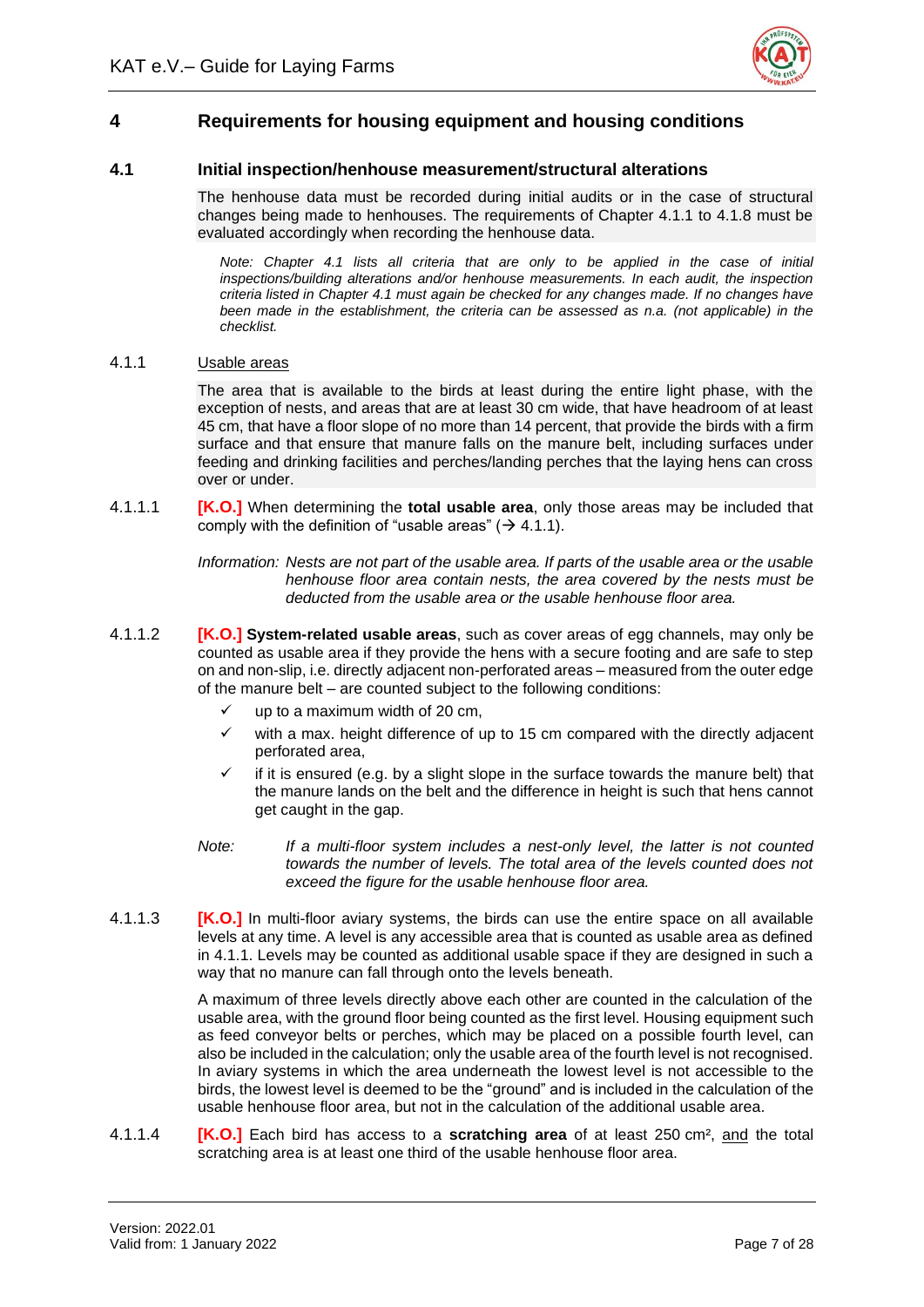

#### 4.1.2 Perches

- 4.1.2.1 **[K.O.]** The **total length** of the perches is such that all birds can sit on them at the same time, with a minimum of 15 cm of perch space per bird in barn and free-range production and at least 18 cm per bird in organic production.
- 4.1.2.2 **[K.O.]** There must be a clearance height of 45 cm above the perches that the hens have to fly to. There must be a clearance height of at least 20 cm and preferably 30 cm above the perches that the hens climb up to, with the proportion of these perches not exceeding 50% of the total available perches. If perches are arranged at different heights, the diagonal distance between perches must be at least 20 cm, and preferably 30 cm.
- 4.1.3 Feeding and drinking facilities
- 4.1.3.1 **[K.O.]** If linear feeders are used for feeding, an edge length of at least 10 cm per bird should be provided; if circular feeders are used, a length of 4 cm.
- 4.1.3.2 **[K.O.]** If nipple or cup drinkers are used, there must be one drinker for every 10 birds. Where circular drinkers are used, an edge length of at least 1 cm per bird must be available. Drinkers must be mounted at the optimum height for the hens and be designed to prevent water loss.
	- *Note: Cup drinkers are not circular drinkers and are treated in the same way as nipple drinkers.*

#### 4.1.4 Nests

Each hen must be able to lay its eggs undisturbed. For this reason, nests must be completely enclosed and have a functional blackout system.

4.1.4.1 **[K.O.]** Single nests (1 nest/7 hens) or group nests (120 hens/m² in barn and free-range production and 83.3 hens/m² in organic production) may be used, to which the birds have unrestricted daily access during the laying phase. Single nests must be at least 35 cm x 25 cm in size, group nests must have a minimum depth of 30 cm. The nest area is calculated from the freely accessible nest floor area that is usable without restrictions (measured on the basis of the nest floor).

#### 4.1.5 Popholes

Popholes are provided in the number and size specified by law.

- 4.1.5.1 **[K.O.]** The popholes to the cold scratching area and to the free-range area are at least 35 cm high and 40 cm wide and evenly distributed along the entire length of the outside wall. They are not arranged above one another. For henhouses with different floor levels and raised popholes from a height of 30 cm upwards, suitable entry and exit aids are provided. The entry/exit aids are fitted at each pophole across the entire width of the opening.
- 4.1.5.2 **[K.O.]** For access to the cold scratching area, there are 2 m of popholes for every 1,000 birds in barn and free-range production and at least 2 m of popholes per 100 m² of total usable area in organic production.

There are always sufficient running metres of popholes from the henhouse to the coldscratching area for the total number of hens in the henhouse (on the stocking date). This also applies to henhouses with popholes on either side if a cold scratching area is only available on one side.

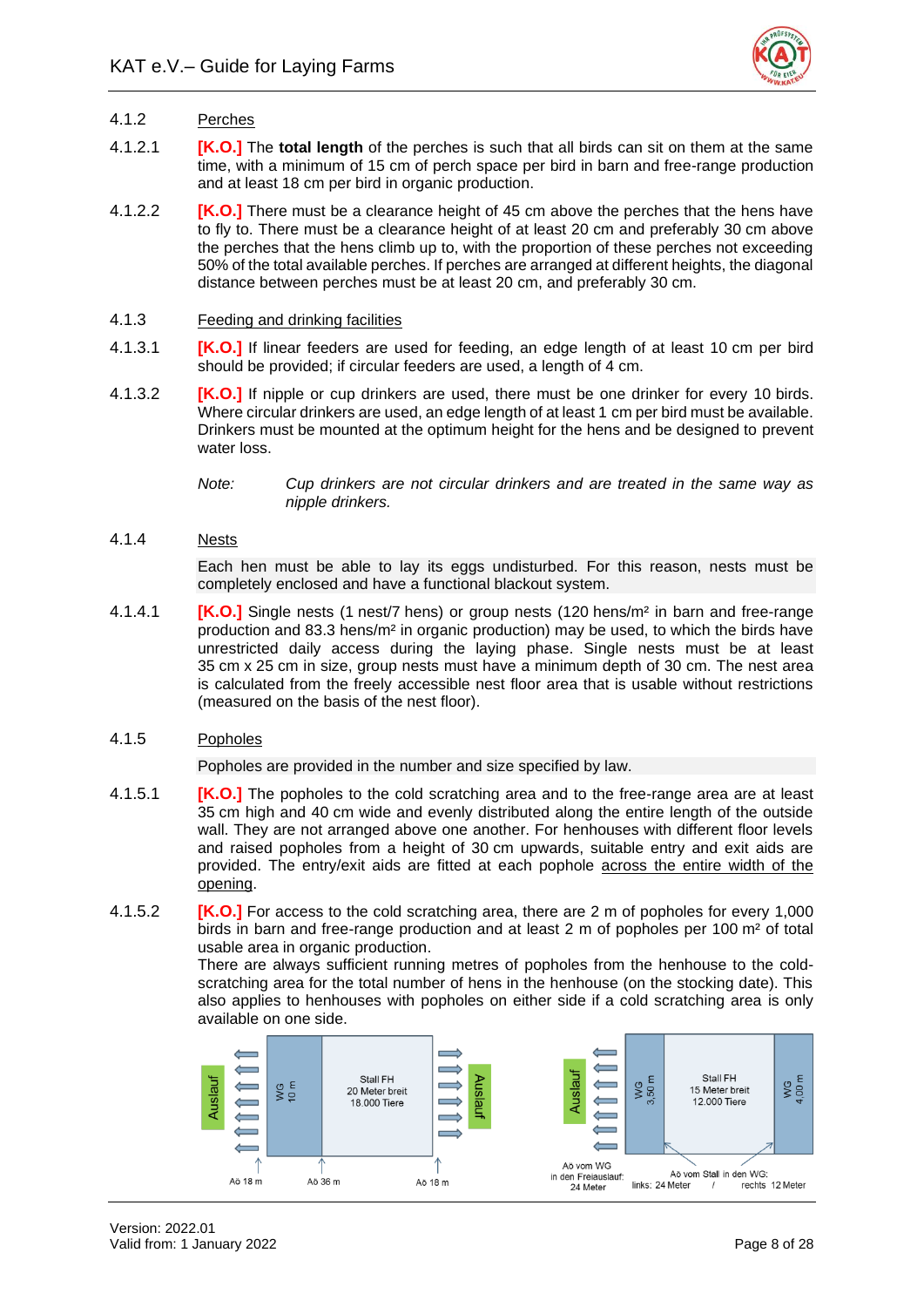

Figure 1: Sketch modelling popholes/access to henhouse & cold scratching area

<span id="page-13-0"></span>4.1.5.3 **[K.O.]** In free-range production, there are 2 m of popholes per 1,000 birds for access to the free-range area. In organic production, the calculation of the length of the popholes refers to the total usable area required by the number of birds, with 4 m of popholes available per 100 m² total usable area (equates to 6.66 m per 1,000 birds).

> *Example: Given a total usable area of 500 m², there must be popholes available with a combined length of at least 20 m.*

#### 4.1.6 Light openings

With regard to henhouse buildings for laying hens that were used prior to 13 March 2002 and that do not have a sufficient number of light openings, there is the option of applying to KAT for special permission if it can be proved that it is not possible to retrofit additional light openings (e.g. submission of an expert report written by a structural engineer).

4.1.6.1 **[K.O.]** The availability of natural daylight is obligatory. The henhouse has light openings that correspond to at least 3% of the usable henhouse floor area. This rule also applies if the cold scratching area is counted towards the usable area. In such a case, the calculation basis for light openings includes the area of the warm henhouse as well as the cold scratching area.

> The light openings guarantee an even distribution of light. Ventilation flaps and popholes are only counted as light openings if they are made of translucent materials.

- 4.1.6.2 **[K.O.]** In the case of new buildings commissioned after 1 June 2005, the room depth must not exceed 12 m if there are side windows. If the room depth exceeds 12 m, light openings are located on both sides or there are rows of light openings (e.g. row of windows in the roof) to guarantee an even distribution of light.
- 4.1.7 Width of henhouse
- 4.1.7.1 **[K.O.]** Henhouses must not exceed a maximum width of 15 m if popholes to the free-range area are only provided on one longitudinal side. This also applies if there is just a cold scratching area on the second side without any access to the free-range area. If the freerange area is accessible from both sides, the maximum henhouse width for new registrations/new buildings has been 30 m since 1 January 2017.



Figure 2: Sketch modelling henhouse width

<span id="page-13-1"></span>4.1.8 Risk assessment for dioxins/PCBs

Dioxins and PCBs are present everywhere today. In soils, they can be detected in varying concentrations, depending on proximity to cities, former industrial sites etc. Since most of the agents are very stable, they only break down very slowly in the soil and remain there for decades.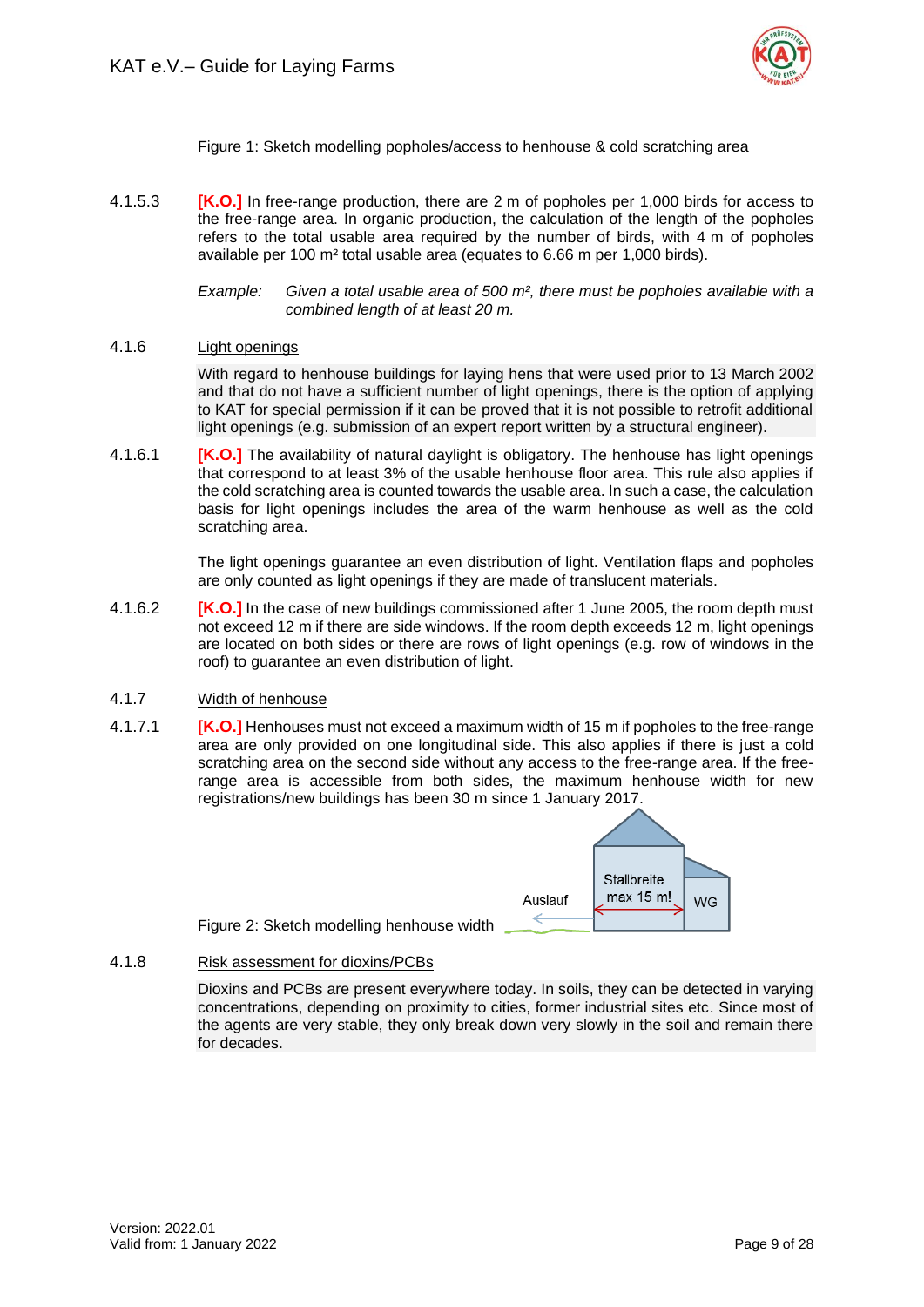

4.1.8.1 In all laying farms with a free-range area, the inventory/risk assessment with regard to potential dioxin/PCB discharge risks is checked during the initial inspection in order to keep dioxin and DL-PCB levels to a minimum. The inventory is reviewed again each time the site is modified or conditions change.

> *Information: If the site conditions or materials/paintwork pose risks, the laying farm is advised to take egg samples for dioxin/PCB testing and to commission an expert to conduct a detailed farm analysis.*

- *FB-LB-15: Dioxin/PCB Risk Assessment form*
- *KAT leaflet: "PCB and dioxins in eggs" including Annex 1 of leaflet: Farm analysis questionnaire*

#### <span id="page-14-0"></span>**4.2 Group size/physical separation of flocks**

4.2.1 **[K.O.]** All houses including cold scratching areas – as well as the free-range areas in organic production – are sectioned off in such a way that a group size of 6,000 birds in barn and free-range production and 3,000 birds in organic production is not exceeded.

> Separation into 3,000-bird units is also ensured in organic production in the free-range area by means of appropriate fencing.

4.2.2 The separating elements are designed to reliably prevent any mixing of groups. Any doors in the separating elements must be kept closed.

#### <span id="page-14-1"></span>**4.3 Scratching area**

The scratching area is deemed to be that part of the henhouse with a flat compacted floor, the whole of which is covered with material to be manipulated by the birds and which offers scope for dust baths.

4.3.1 **[K.O.]** Taking account of the need for an acclimatisation phase, access to the litter area/scratching area is granted **three weeks after stocking** at the latest. The date on which the birds have unrestricted access to the scratching area for the first time should be documented accordingly and/or noted on the laying list.

The following should be noted with regard to use of the scratching area:

- $\checkmark$  If an area of the henhouse is used purely as a scratching area ( $\Rightarrow$  4.1.1.4) and is not counted as either usable area or usable henhouse floor area, it is available to the birds for two thirds of the light phase.
- If the scratching area forms part of the usable area but not part of the usable henhouse floor area, it is available to the birds throughout the entire light phase.
- If the scratching area is part of the usable henhouse floor area, it must be available to the birds without restriction.

The **scratching** area is located only on the lowest level.

- *Evidence/documentation Access to scratching area*
- 4.3.2 The area is always completely covered with suitable litter. Litter refers to dry material with a loose structure (e.g. wood chips, straw cuttings, sawdust, wood shavings or sand). As soon as the litter has been used up by the birds or solid spots/plate formation can be observed due to moisture, fresh material must be added or the litter replaced. The floor must be solid and such that it can be hygienically cleaned easily and thoroughly.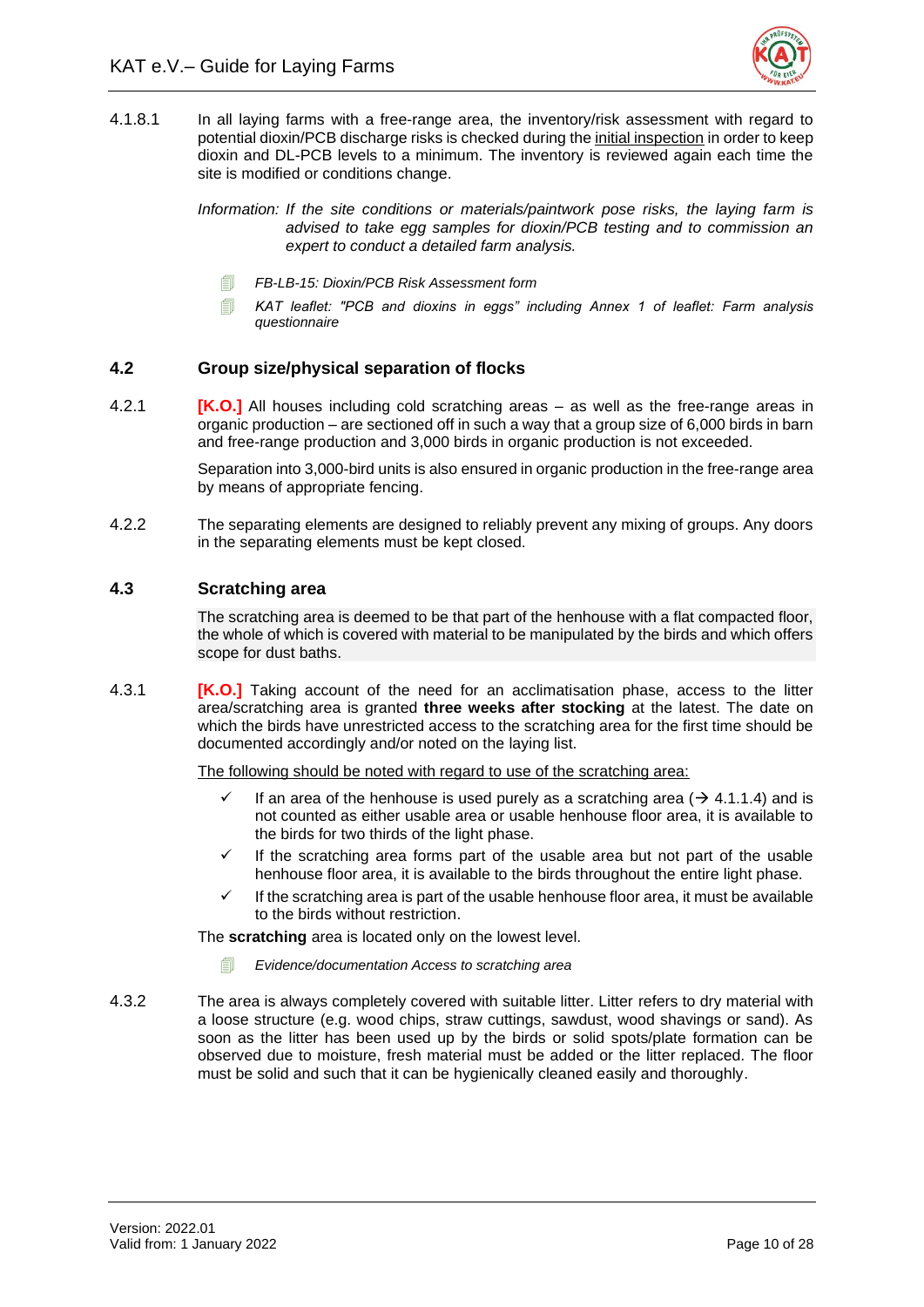

4.3.3 **[K.O.]** External scratching areas: cold scratching areas or scratching areas not located within the henhouse that are directly connected to the house and can be reached easily and without restrictions by all birds, with roofing and compacted soil, may be recognised as scratching areas if the hens can access them in accordance with the requirements listed under Chapter 4.3.1. If there are different floor levels between the henhouse and the scratching area, appropriate entry/exit aids must be installed from a height of 30 cm according to Chapter 4.1.5.1.

#### <span id="page-15-0"></span>**4.4 Live electrical wires**

- 4.4.1 **[K.O.]** Laying hens may not be directly exposed to electricity anywhere in the area in which they are kept within the housing equipment.
- 4.4.2 The area in which the laying hens are kept within the housing equipment does not contain any other installations that act like electricity wires if simply connected to a source of electricity. If wires are used as deflectors above feed and drinker lines, no isolators may be used to attach them.

#### <span id="page-15-1"></span>**4.5 Perches**

- 4.5.1 **[K.O.]** At least 50% of the perches are installed at varying heights. A perch is classed as being elevated if positioned at least 25 cm above the closest level.
- 4.5.2 Integrated perches are positioned at a height of at least 2 cm above the level into which they have been integrated.
- 4.5.3 They must consist of non-slip material and be designed so that they do not harm the health of the foot pads. To ensure a physiological resting position for the birds, their toes must be able to grip around the perch and secure a hold. The whole surface of the foot pads should be able to rest on the perch.

For this reason, only perches that meet the following requirements are permitted: Perches with a round or oval cross-section must have a circumference of 100 mm or a diameter of 32 mm. In the case of mushroom-shaped perches, the segment between the highest and the lowest point of the perch gripped by the bird's feet must be at least 63 mm long (see schematic drawing). Square perches must have rounded edges and a tread width of at least 25 mm.



Figure 3: Examples of perches

<span id="page-15-3"></span>4.5.4 The perches must be easily accessible for the birds and not placed above the litter area/scratching area.

#### <span id="page-15-2"></span>**4.6 Nests**

- 4.6.1 **[K.O.]** The nest floor is made of soft and malleable material and has a minimum height of 0.5 cm. Wire mesh – even with plastic coating – is not permitted.
- 4.6.2 All nests are completely enclosed and have a functional ventilation system.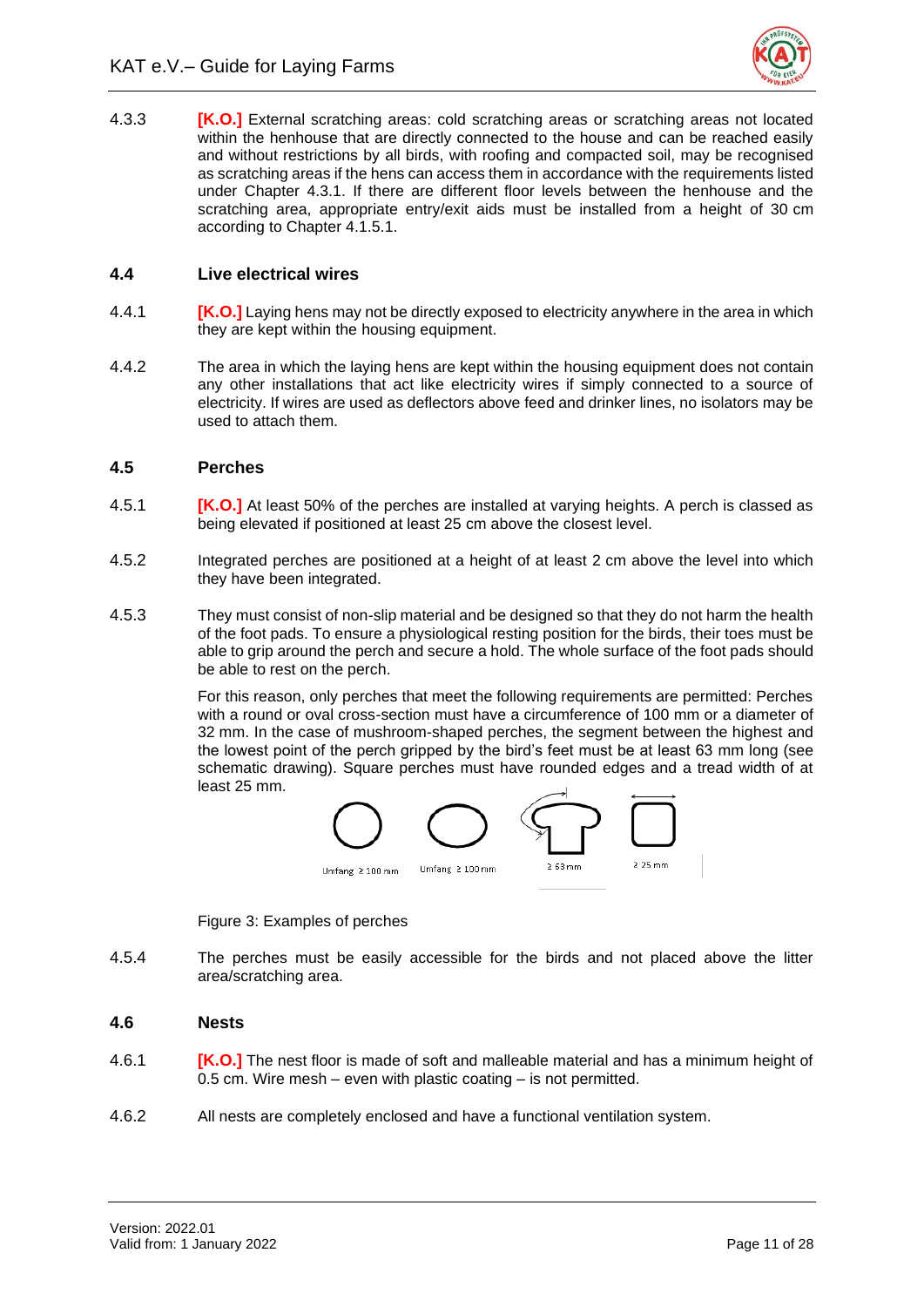

#### <span id="page-16-0"></span>**4.7 Light conditions**

- 4.7.1 **[K.O.]** The incidence of natural daylight is obligatory unless there is a written certificate of exemption ( $\rightarrow$  4.1.6).
- 4.7.2 **[K.O.]** Direct sunlight should be avoided. A permanent blackout of the light openings (e.g. using paint, covering with coloured films) or the use of monochromatic light is only permitted in exceptional cases on veterinary grounds (which must be confirmed in writing).
	- *Evidence of veterinary grounds*
- 4.7.3 If artificial lighting is used, an even distribution of light across the birds' activity area in the henhouse must be guaranteed. The nest areas are darkened.

*Information: Buildings must be lit so that the birds can see each other and the person who feeds and looks after them. As a rule of thumb for sufficient light intensity, a person can read a newspaper at this light intensity (after an appropriate acclimatisation period) without straining their eyes.* 

- 4.7.4 The light phase should be at least 8 and no more than 16 hours/day. There must be an uninterrupted dark phase of at least eight hours. The dark phase should always be preceded by a dusk phase. The light programme should be documented.
	- *Evidence of light programme*

#### <span id="page-16-1"></span>**4.8 Henhouse environment**

- 4.8.1 A henhouse environment (ventilation system, ambient temperature) corresponding to animal health requirements, the hen stocking rate and the age of the hens must be guaranteed in the henhouse area. The temperature in the henhouse is regularly checked and documented.
	- *Evidence/documentation*

#### <span id="page-16-2"></span>**4.9 Emergency power supply**

4.9.1 For establishments with more than 6,000 birds in the case of barn production and more than 8,000 birds per henhouse in the case of free-range and organic production, there is a suitable emergency power supply guaranteeing that all birds can be cared for even in the event of a power outage. It is not permitted to have only one emergency power supply to cover several, physically separate locations. Alternatives to an emergency power supply may be accepted if it can be proven that they will also guarantee the supply of power needed to look after the birds.

> The emergency power supply is regularly tested to ensure it works properly (at least every six months). These function tests are documented.

*FB-LB-18: Emergency power supply test runs*

#### <span id="page-16-3"></span>**5 Free-range criteria**

In addition to the housing conditions in Chapter 4, the following outdoor criteria must be met for laying hens in free-range and organic housing systems.

#### <span id="page-16-4"></span>**5.1 Cold scratching area (obligatory conservatory)**

The cold scratching area is a part of the henhouse that is protected from the elements, has a floor plate impermeable to liquids, is not subject to the climate control of the henhouse, is permeable to light and air, is physically separated from the henhouse building by a solid wall, is directly accessible to the laying hens and contains litter material.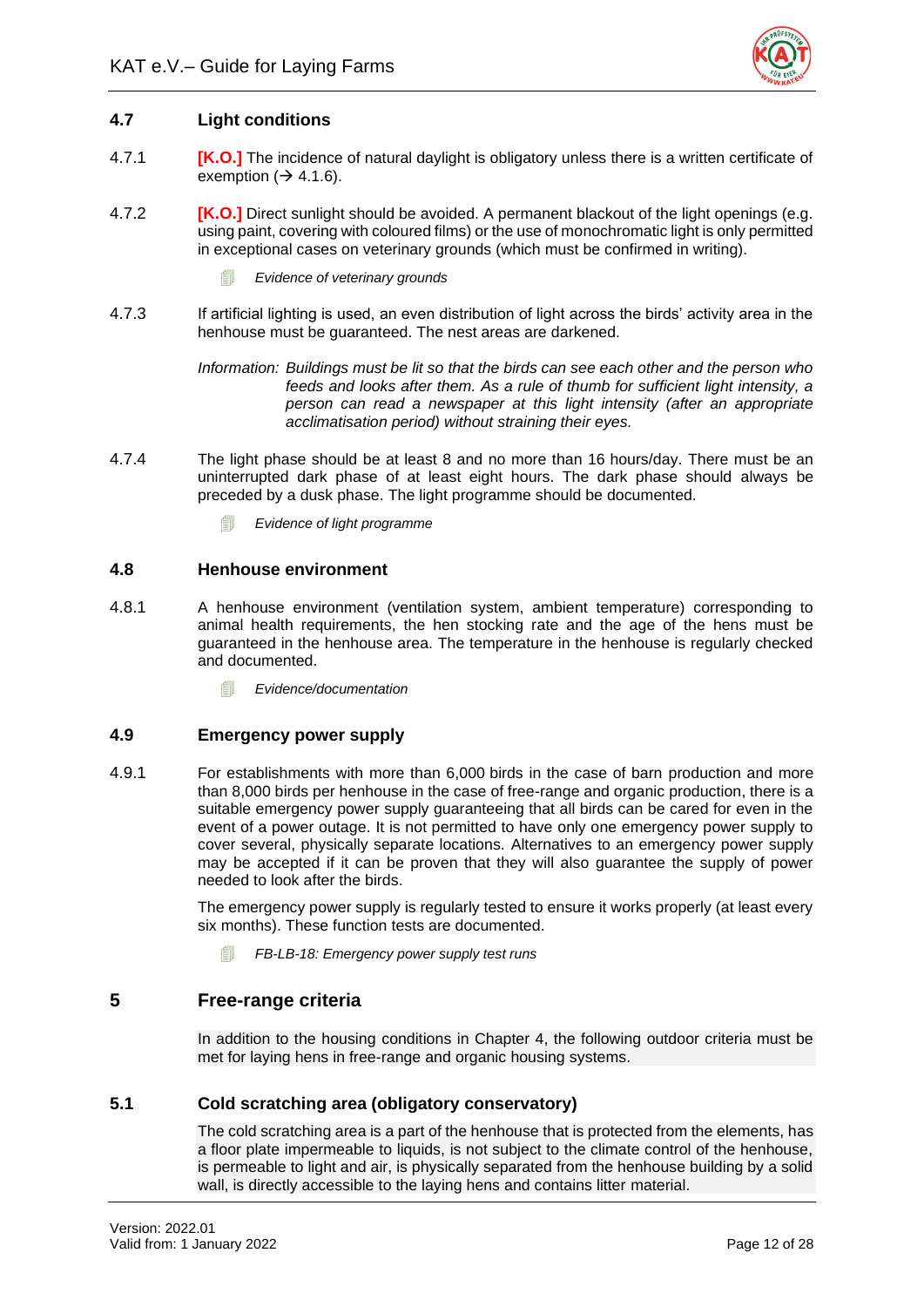

*Information: For new applications and new buildings, a cold scratching area (conservatory) with a size of 50% of the minimum usable floor space required based on the henhouse capacity has been obligatory for free-range production since 1 June 2006 and in organic production since 1 August 2010.* 

> *KAT laying farms that have been system participants with existing free-range production since 2007 and that already have a cold scratching area are – irrespective of the size of the cold scratching area – are allowed to continue to operate on the same basis.*

> *Laying farms with organic production that were part of the KAT system before 1 August 2010 without an attached conservatory are also protected.*

5.1.1 **[K.O.]** Laying farms with access to a free-range area have a cold scratching area (conservatory) with a size of 50% of the minimum usable floor space required for the henhouse capacity. For henhouses built after 1 April 2019, compliance with at least 1 m<sup>2</sup> for up to 36 birds in free-range production and at least 1 m² for up to 24 birds in organic production is required.

#### Additional conditions for mobile henhouses:

No obligatory conservatory/cold scratching area for mobile henhouses. However, in the event of an official instruction for poultry to be confined to the henhouse, a conservatory/cold scratching area must be provided in accordance with the requirements in Chapter 5.1.1.

With regard to mobile henhouses procured after 1 June 2022, a conservatory in accordance with the KAT conditions under Chapter 5.1.1 is permanently available.

5.1.2 The cold scratching area (conservatory) is at least 2 m high and has a wind-breaking net with perforations that ensure permanent light and air permeability. The height of the windbreaking net is at least 70% of the height of the external wall of the cold-scratching area (i.e. a minimum of 1.40 m). Installations that have the same features as a wind-breaking net are also permitted. The cold scratching area has an outdoor climate and a roof. It is separated from the warm henhouse by a solid wall and is designed in such a way that wild birds cannot gain access.

#### Additional conditions for mobile henhouses:

A cold scratching area is a part of the housing equipment that is separate from the warm henhouse but directly adjacent to it with direct access for the birds. At least one outer wall of the cold scratching area is permeable to light and air. A levelled water-impermeable floor slab is not required for mobile henhouses. The height of the conservatory at the henhouse wall is at least 2 m. This can be lowered to a maximum height of 45 cm up to the outer wall of the conservatory.

- *Note: Scratching areas under the mobile henhouse are acceptable but are not counted as a conservatory. With regard to mobile henhouses, the conservatory does not count towards the stocking rate.*
- 5.1.3 **[K.O.]** As inside the henhouse, the separation of flocks is obligatory in the cold scratching area.
- 5.1.4 **[K.O.]** Under the following conditions, the cold scratching area can be counted as usable area or as part of the usable henhouse floor area:
	- The cold scratching area may be counted as usable area as long as the sum of the additional usable area and the size of the cold scratching area does not exceed the usable henhouse floor area. The cold scratching area must be available to the birds during the entire light phase.
	- If the usable henhouse floor area is already occupied with 18 birds/m<sup>2</sup>, the cold scratching area with a maximum of 9 birds/ $m<sup>2</sup>$  can only be counted as usable henhouse floor area if it is available to the birds without restriction at all times.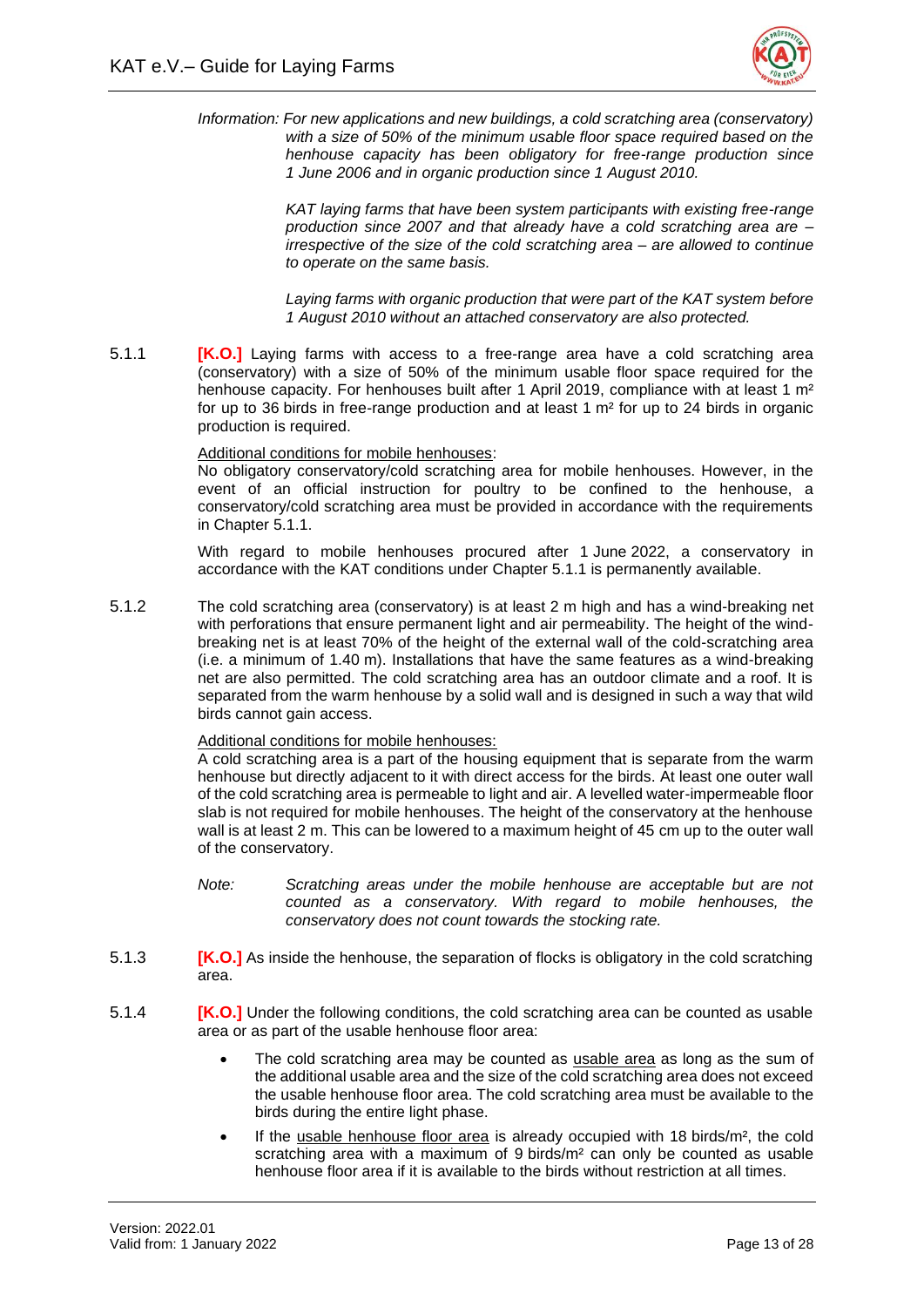

Additionally installed areas or housing equipment in the cold scratching area do not form part of the usable area. Only equipment in the interior of the henhouse is taken into account.

*Note: This does not apply to mobile henhouses.* 

#### <span id="page-18-0"></span>**5.2 Popholes**

5.2.1 **[K.O.]** The birds must have unrestricted access to both the cold scratching area and the free-range area. If, for example, rows of nests or similar installations restrict unhindered access to the cold scratching area or the free-range area for some of the birds, at least 2 m/1,000 hens must be provided for the passages or crossings.

> If there are narrow areas in the free-range area or obstacles within it (e.g. streams, ditches or paths), bridges, tunnels or similar crossings designed to provide access to further parts of the free-range area are permitted. The access points/crossings must be accepted by the birds and not restrict the use of the popholes. For these passages or crossings, at least 2 m/1,000 birds are required, based on the number of birds using such areas.

5.2.2 **[K.O.]** The henhouse keeper provides the required number of popholes for the hens (→ 4.1.5).

> The number of unclosed popholes is in line with the amount required based on the number of birds. The popholes function properly. If entry/exit aids are necessary, these are provided at each pophole across the full width of the opening.

#### <span id="page-18-1"></span>**5.3 Free-range areas**

The free-range area must be in the direct proximity of the henhouse and directly accessible to the birds.

5.3.1 A surveyor's report clearly showing the size of the free-range area and the maximum distances to the henhouse building must be submitted.

> *Information: Also accepted are reports created in Germany, e.g. via the geoportals of the federal states or the corresponding portals in EU neighbouring countries (e.g. in the Netherlands: Nationaal Georegister) in accordance with the above criteria.*

- *List of the surface areas*
- 5.3.2 **[K.O.]** Based on the number of stocked birds, the birds have a free-range area of at least 4 m²/bird at their disposal. The free-range area must be no further than 350 m from the closest pophole.

Additional conditions for mobile henhouses:

If mobile henhouses are regularly moved to another pasture, the birds have at least 2.5 m²/bird available in each occupied enclosure at all times. It is a prerequisite that the birds have a total of at least 10 m<sup>2</sup>/bird at their disposal with equal access to the total area during one cycle.

- *Information: For free-range production, the maximum distance of 350 m is basically the radius to the nearest pophole. However, parts of free-range areas that lie within this maximum distance may still be excluded from the calculation of the total area if the birds have to take such detours on their way to these areas that they are in fact not accessible for them.*
- 5.3.3 **[K.O.]** The free-range areas are designed in such a way that they can be used as evenly as possible by the laying hens. Trees, shrubs and hedges should be maintained in such a way that the hens can slip under the entire shrubbery. There must be no scorch marks, dripping oil marks or the like in the free-range area. The parking of machinery is not allowed and slurry must not be spread on the ground.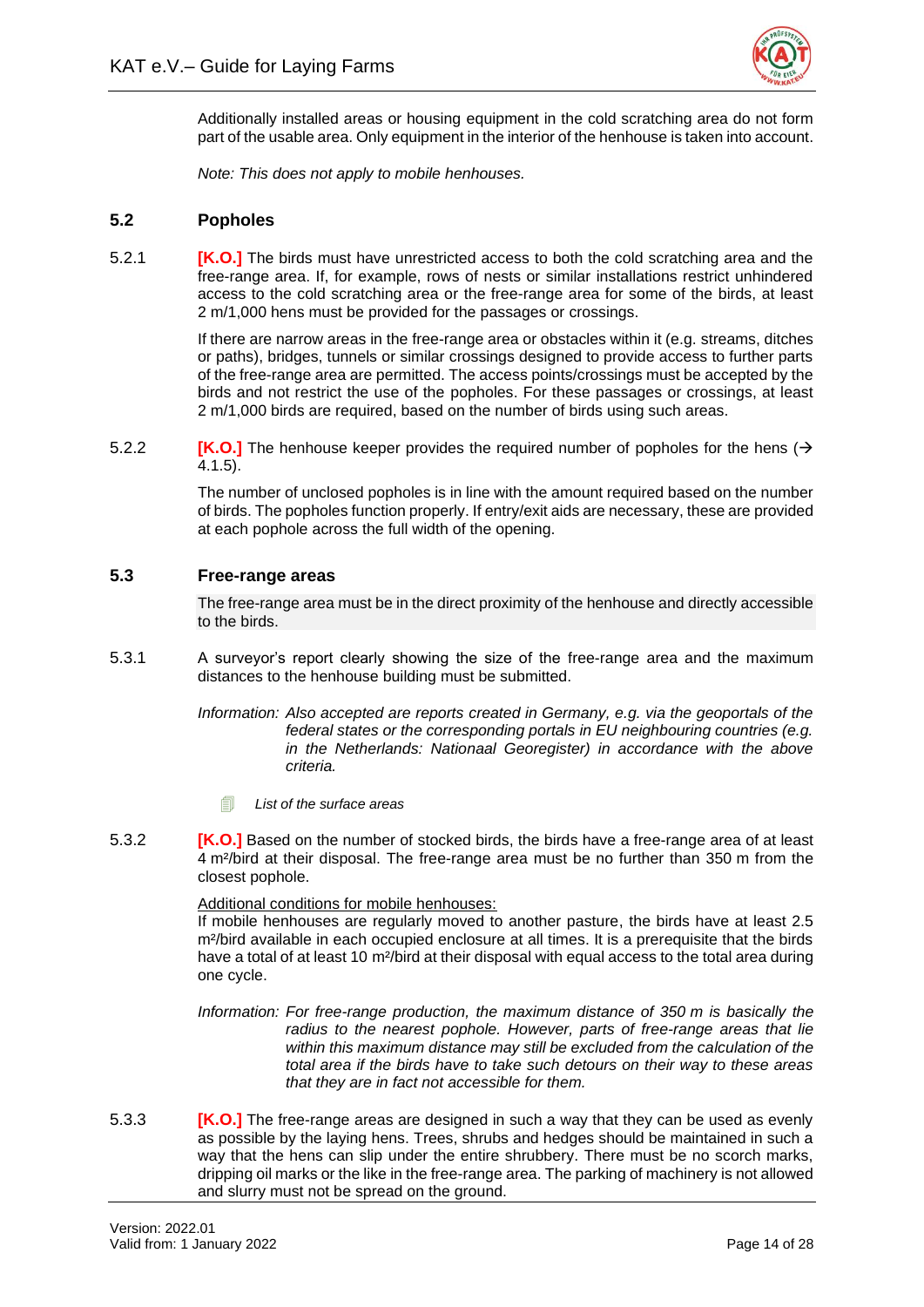

Most of the free-range area is covered with vegetation and is not used for other purposes, apart from as orchard, forest or meadow, provided that this has the relevant official approval.

*Information: The legal provisions of the Regulation (EC) No 589/2008 on Marketing Standards for Eggs, Annex 2 apply accordingly. If the free-range area is used for another purpose in addition to the keeping of laying hens, this requires KAT's written approval.* 

- *Evidence of official licence*
- 5.3.4 **[K.O.]** From a distance of more than 150 m to the next pophole, at least 4 shelters per hectare should be evenly distributed over the entire free-range area

The free-range area should be surrounded by a wire mesh fence or mobile pasture fence. If this is not possible, the boundaries of the free-range areas should be marked out using clearly visible boundary posts. The boundary posts in the fence may not be impregnated or coated with tar/waste oil or other hazardous materials. In the case of organic production, the free-range area in addition is divided into units of 3,000 birds, analogous to the henhouse units. This subdivision of the free-range area effectively prevents any mixing of the groups.

5.3.5 **[K.O.]** The free-range area must be made available to the birds as soon as possible after stocking but no later than 21 days after the start of laying and daily from 10 am at the latest until sunset. The period of use of the free-range area must be documented on a daily basis. The reasons must also be noted in the event that access to the free-range area could not be granted (veterinary grounds).

Outdoor logs must be kept on file for at least one year.

- *FB-LB-12: Outdoor Log form*
- 5.3.6 **[K.O.]** A restriction of access to the free-range area due to an animal health order by the responsible official veterinarian and exceptional conditions are exceptions according to which eggs may continue to be marketed as "free-range eggs" for a maximum period of 16 weeks. After this period, the eggs may only be labelled and sold only as "barn eggs".
	- *Documentary evidence of housing order/FB-LB 20: Housing Order form*
- 5.3.7 If access to the free-range area is restricted due to exceptional conditions, the conditions for confinement of poultry to the henhouse should be documented by printing out the notification from the German Meteorological Service. In the case of snow and flooding, proof is provided in the form of photo documentation.
	- *Information: The 16-week period also applies to exceptional conditions: this includes flooding or extreme weather conditions for which the German Meteorological Service has published a severe weather warning at a municipal level of at*  least level 2. This will also apply in the event of flooding or the accumulation *of snow that is more than 15 cm deep.* 
		- *Documentary evidence*

#### <span id="page-19-0"></span>**5.4 Minimum dimensions of free-range areas**

- 5.4.1 **[K.O.]** The minimum width of the corridor at the wall of the henhouse leading to the freerange area – regardless of whether there is another building opposite – is at least as wide as the total length of the popholes provided in the wall in question.
	- *Note: The "total length of the popholes provided in the wall in question" always refers to the total length of the popholes provided in the henhouse building, even if that building is divided into several individual houses.*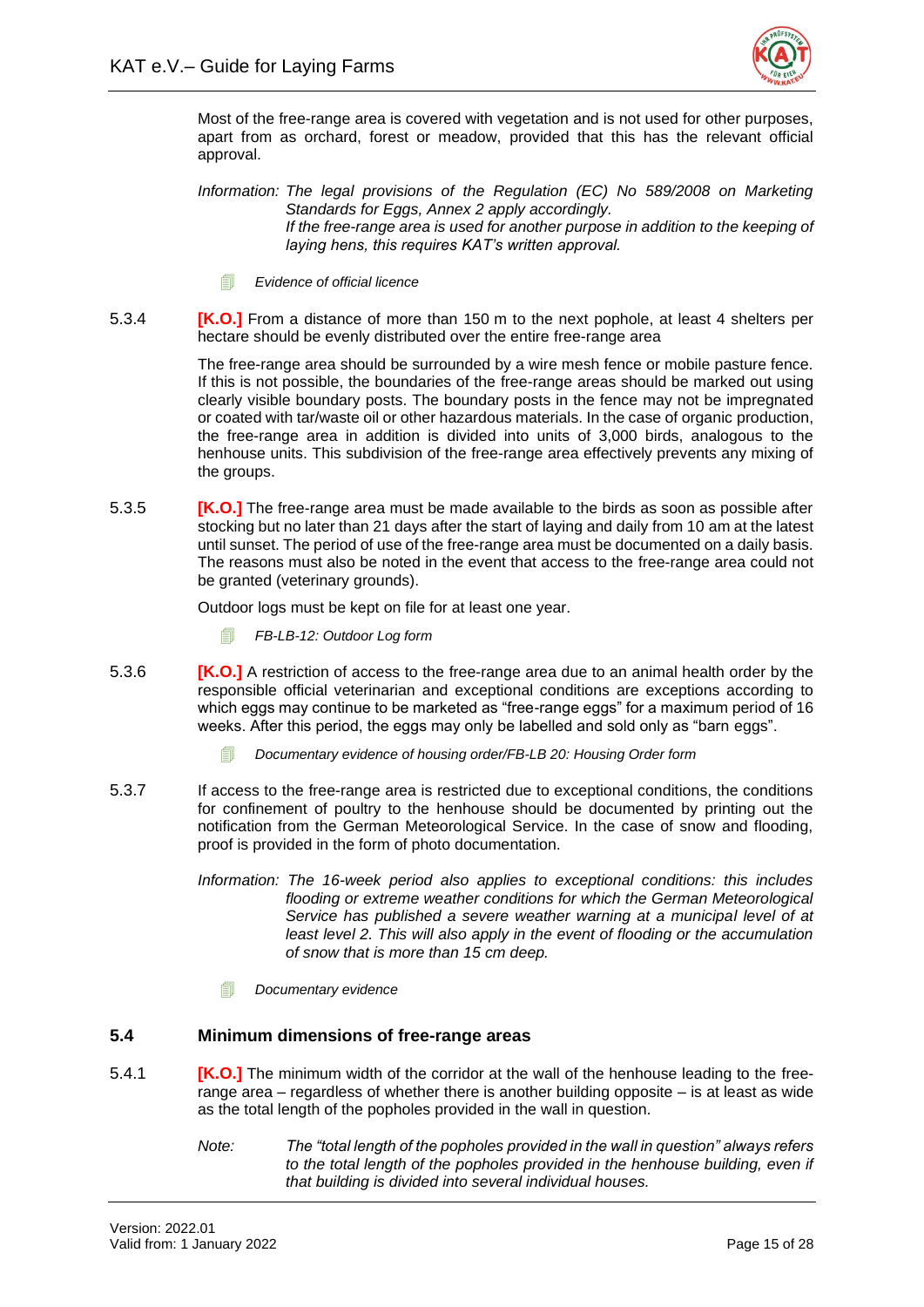



Figure 4: Example of corridor/minimum dimensions of free-range area

#### <span id="page-20-3"></span><span id="page-20-0"></span>**5.5 Moving mobile henhouses**

- 5.5.1 Mobile henhouse must be moved at least 4 times per year. This must be documented.
	- *Evidence/documentation*

Mobile henhouses that do not have an integrated floor plate must be moved to sealed surfaces or laid out with appropriate rubber mats in case of persistently bad weather conditions (winter/snow/persistent rain or similar). Regulations on emission protection and environmental protection must be taken into account accordingly.

#### <span id="page-20-1"></span>**6 Animal health**

According to Section 4, paras. 2 and 3 of the German Ordinance governing Animal Welfare and Keeping of Farmed Animals (Tierschutznutztierhaltungsverordnung), measures must be in place to ensure that the condition of the birds is checked at least once a day in the form of a direct inspection by a person responsible for feeding and looking after the birds, and that any dead birds are removed and, if necessary, immediate measures are taken in relation to the treatment, segregation in suitable enclosures with dry and soft bedding or underlay, or culling of sick or injured birds, and that a veterinary surgeon is consulted.

In accordance with Section 11 of the German Animal Welfare Act (Tierschutzgesetz), any person who keeps animals commercially must carry out in-house self-monitoring to ensure that the requirements of Section 2 are observed. In particular, for the purposes of assessing compliance with the requirements of Section 2, appropriate animal-related characteristics (animal welfare indicators) must be surveyed and evaluated.

- *German Ordinance governing Animal Welfare and Keeping of Farmed Animals (Tierschutznutztierhaltungsverordnung) of 29 January 2021*
- *German Animal Welfare Act (Tierschutzgesetz) of 19 June 2020*

#### <span id="page-20-2"></span>**6.1 System for flock assessments**

6.1.1 The farm has an appropriate system in place for assessing flocks based on animal-related characteristics. On the basis of this documentation, the establishment introduces and documents appropriate measures if significant problems are identified within the flock.

> *Information: With effect from 1 January 2022, the KAT tool for assessing flocks should be used. Use of the KAT tool or a similar tool is voluntary in 2022. As of 1 January 2023, it will be mandatory to use the KAT tool or a comparable tool in terms of content for all KAT laying farms.*

- *FB-LB 17: Flock Inventory Sheet/Animal Health form*
- *KAT tool*

*Note: Mobile henhouses that, due to their size or design, cannot be moved with the minimum frequency required in Chapter 5.5.1 cease to be classed as mobile and are treated like permanent structures. This also cancels any entitlement to the special rules governing mobile henhouses.*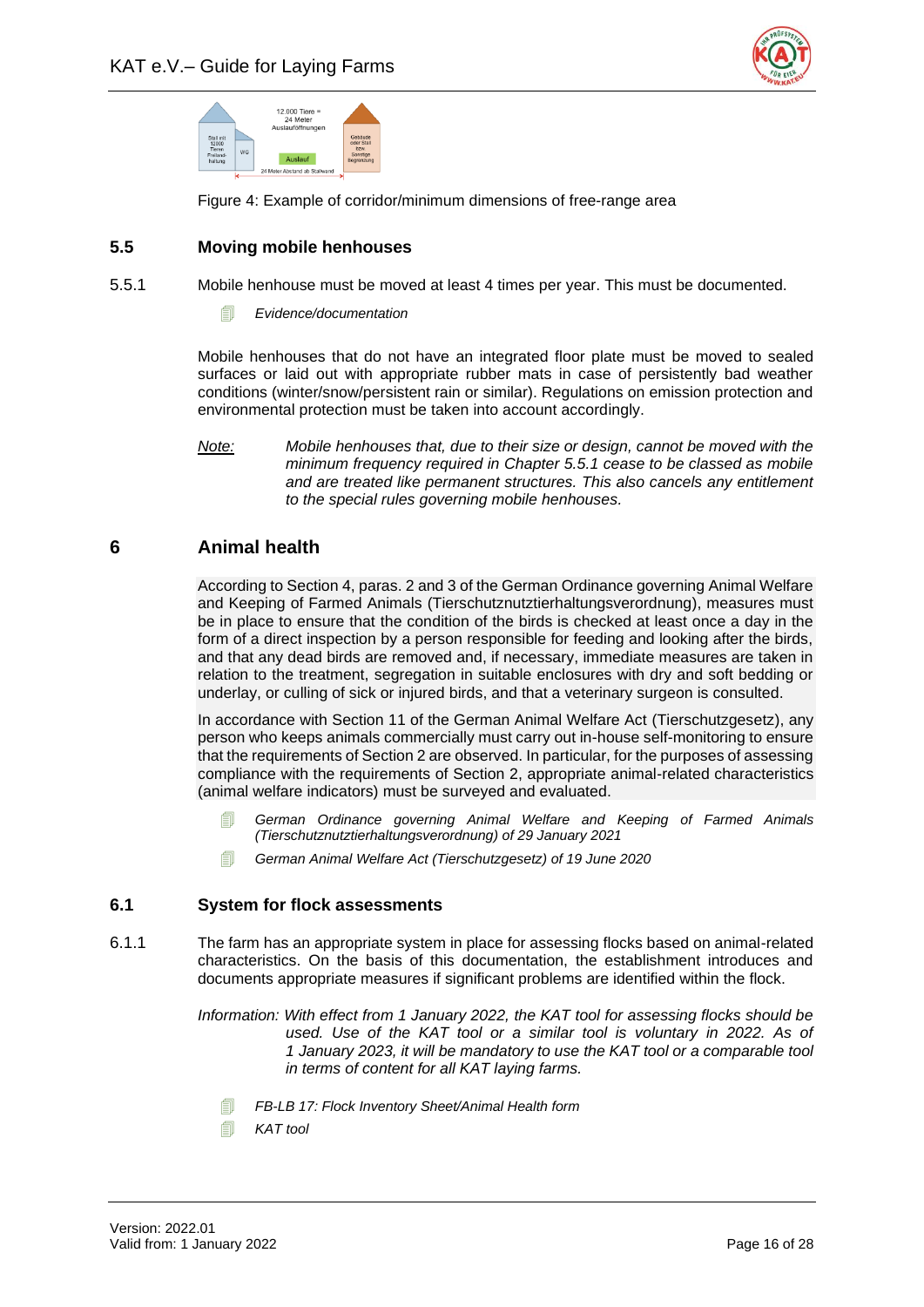

#### <span id="page-21-0"></span>**6.2 Stock inspections by the farm veterinary surgeon**

- 6.2.1 During every stock inspection by the veterinary surgeon, the general condition of the flock, as well as any abnormal features and changes in the birds, are checked and documented. The veterinary surgeon investigates any unexplained incidents (e.g. elevated mortality rate). Measures taken to avoid a re-occurrence should be documented.
	- *Evidence/documentation*

#### <span id="page-21-1"></span>**7 Prevention of animal diseases**

The "Animal health/disease prevention" criterion includes an examination of the records kept on the purchase and whereabouts of drugs as well as their storage in the farm, and on disinfection and pest control measures.

#### <span id="page-21-2"></span>**7.1 Care by a veterinary surgeon**

- 7.1.1 There is an agreement/contract in place on the regular care of the flock by a veterinary surgeon, who is to be consulted accordingly in case of any abnormalities or diseases in relation to the hens.
- 7.1.2 The farm manager is also obliged to keep a stock record of the use of any drugs, in addition to the application and dispensing records, with responsibility for this being held by the farm manager. With regard to the administration of drugs, at least the following information should be documented:
	- ✓ Name of the drug and the quantity administered
	- ✓ Drug batch number
	- ✓ Date administered
	- $\checkmark$  Waiting period in days
	- Name of person who administered the drug
	- ✓ Number of veterinary drug treatment record
	- ✓ Evidence/documentation
- 7.1.3 If medicines are administered by the keeper of the birds, the supervising veterinary surgeon has provided a detailed set of treatment instructions including information about the waiting time and drug treatment record. The keeper documents the administration of any drugs in accordance with the terms of Chapter 7.1.2.
	- *Evidence/documentation*

#### <span id="page-21-3"></span>**7.2 Establishment hygiene**

#### 7.2.1 Pest control

In poultry houses special attention shall be paid to the prevention of pests (rats, mice, insects etc.). All henhouses and production facilities must be protected against infiltration or contamination by domestic animals, other farmed animals and birds so that transmission or the introduction of pathogens can be eliminated as far as possible.

7.2.1.1 The establishment has a suitable pest control system in place. The frequency of pest control measures is dependent on the type of pest and extent of the infestation. Pest control measures may be taken by the farm itself if the manager can demonstrate an appropriate level of specialist expertise and provided that the documentation requirements  $(\rightarrow$  7.2.1.2) are met. With regard to agriculture, proof of expertise as defined in the Crop Protection Expert Knowledge Ordinance is sufficient.

> In the event of an external service provider carrying out pest control measures, the provider meets the documentation requirements ( $\rightarrow$  7.2.1.2).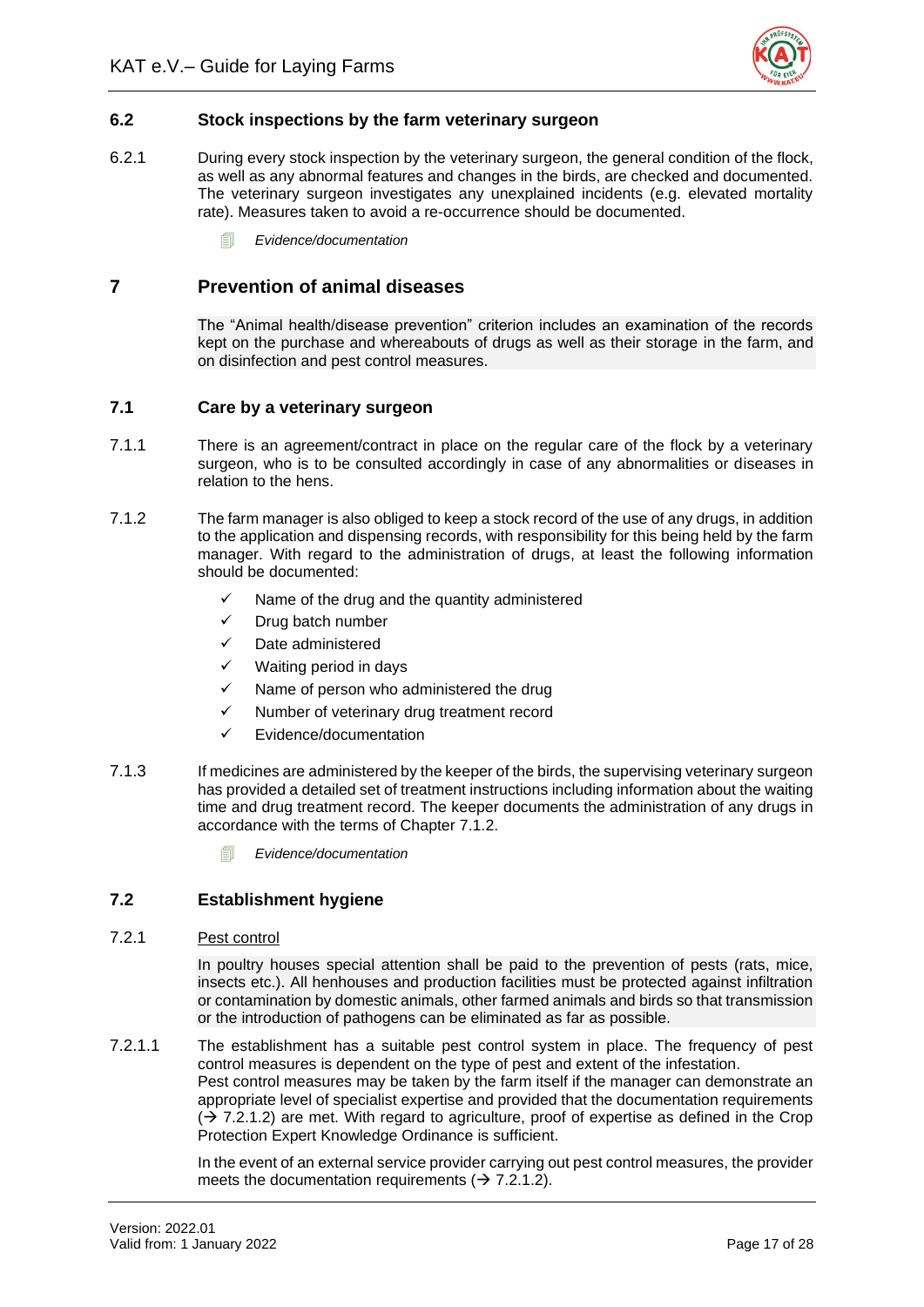

- 7.2.1.2 The minimum documentation requirements are as follows:
	- Bait plan with numbered pest detectors
	- List of all biocides used
	- Safety datasheets for all biocides used
	- Defined inspection intervals (toxic baits at least weekly)
	- Documentation of infestation checks (trend analysis)
	- *FB-LB-03: Pest control baiting schedule*
	- *Evidence/documentation*
- 7.2.2 Cleaning and disinfection
- 7.2.2.1 **[K.O.]** After every destocking, the henhouse and the feed silos are cleaned thoroughly, and all parts of the housing equipment with which the birds come into contact are also disinfected. This includes disinfection of the drinker lines. There is documentary evidence of this.
- 7.2.2.2 Only disinfectants included in the list published by the German Veterinary Society (DVG) are used. Establishments with organic production must also exclusively use disinfectants in accordance with the currently valid inputs list for organic agriculture in Germany. The relevant certificates and safety datasheets are available for all disinfection agents used.
	- *Inputs list for organic agriculture (published by Research Institute of Organic Agriculture (FiBL)*
	- *Evidence/documentation*
- 7.2.2.3 The name of the disinfectant used and details of the producer are entered in the KAT database.
- 7.2.2.4 The establishment has an appropriate system for proving that its cleaning and disinfection measures have been effective.
	- *Note: A procedure that can be used is described in procedural instruction VA-LB 3. Within 24 months, at least one henhouse must be checked for the effectiveness of cleaning and disinfection before a new stocking of hens.* 
		- *FB-LB-07: Documentation of Cleaning and Disinfection form*
		- *VA-LB-03: Disinfection Inspection procedural instruction*
		- *Evidence/documentation*
- 7.2.2.5 If a single henhouse contains several compartments, different age groups may only be housed in the same building if the compartment has been sufficiently cleaned and disinfected in advance without posing any hazard to the health of the birds or to the housing equipment in the other compartments that are still occupied.
- 7.2.3 Storage of manure
- 7.2.3.1 Manure is temporarily stored in a separate area that is not accessible to the hens and that is fitted with a fixed plate. The manure must also not be stored in a closed-off area next to or on the free-range area.
- 7.2.4 Storage of dead birds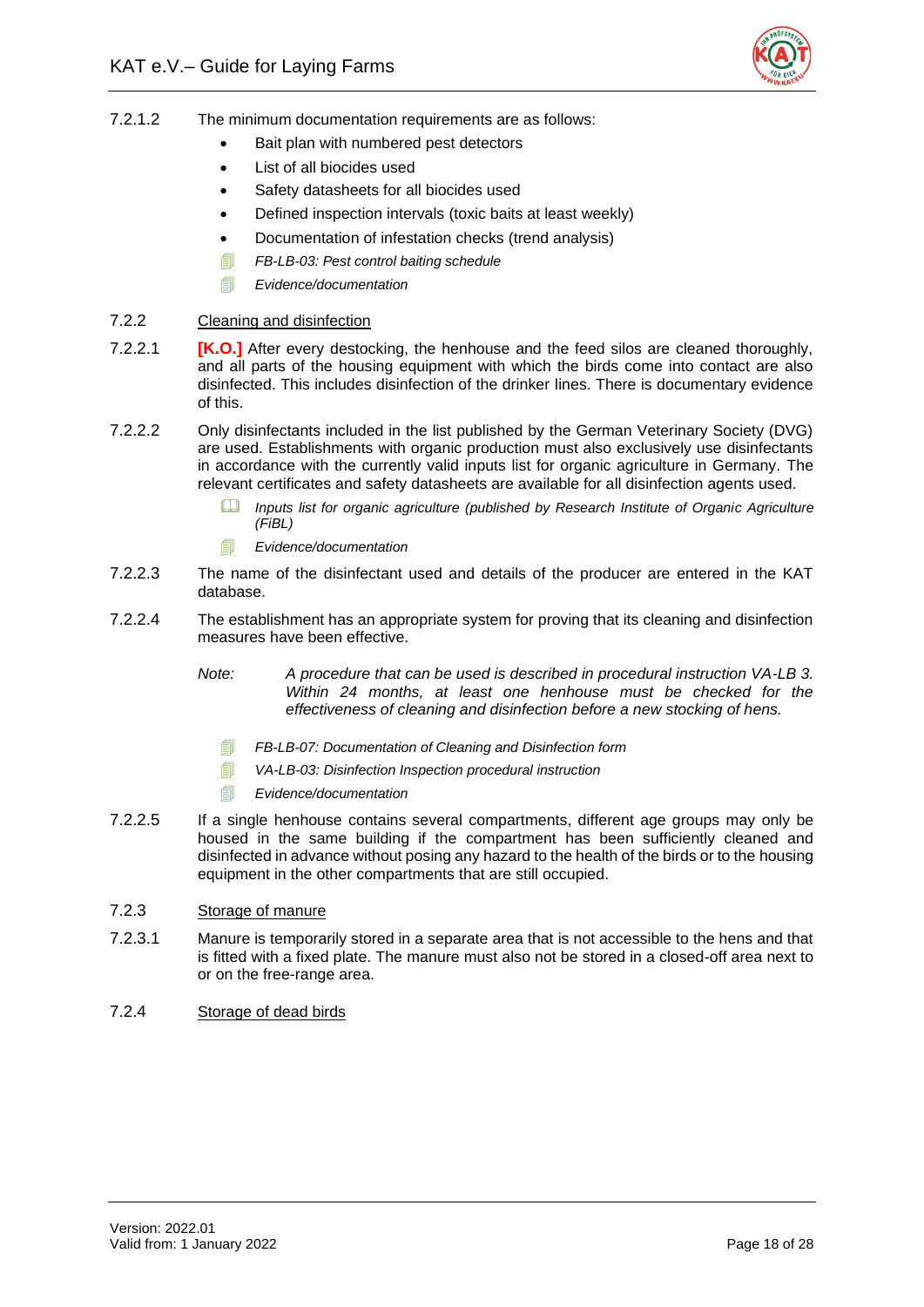

7.2.4.1 Birds that have died must be removed from the henhouse as quickly as possible (daily). The carcasses are stored separately from other waste and are protected from weather conditions in refrigerated carcass boxes. Measures are also in place to ensure that stored carcasses cannot be accessed by any unauthorised persons.

#### <span id="page-23-0"></span>**8 In-company self-monitoring**

#### <span id="page-23-1"></span>**8.1 Establishment data collection**

8.1.1 Each laying farm (farm manager) draws up an establishment description.

The data in the establishment description match the master data in the KAT database. Any change to the master data must be reported to the KAT Office.

- *FB-A-01: Establishment Description form*
- 8.1.2 **[K.O.]** The certification area is to be described in the establishment description. Any changes to the certification area must be reported in advance to the KAT Office without delay.
- 8.1.3 An overview of the henhouse information (henhouse size, number of sections, stocking rate, number of hens) should be drawn up and kept on file.
	- *FB-LB-05: Henhouse Overview form*

#### <span id="page-23-2"></span>**8.2 Stocking rate**

The maximum stocking density for laying hens in barn and free-range production is 9 hens/m² usable area and in organic production a maximum of 6 hens/m² usable area. If cockerels are also being housed, they count towards the maximum number of birds permitted.

In the case of multi-floor systems, the stocking density may not exceed a total of 18 birds/ $m<sup>2</sup>$ in barn and free-range production and 12 hens/m² of the usable henhouse floor area in organic production.

- 8.2.1 **[K.O.]** The laying farm has an up-to-date official licence that lists all forms of production and stamp numbers at the site. Establishments engaged in organic production must also have a valid conformity certificate from an organic inspection body.
	- *Evidence of official licence/Conformity certificate*
- 8.2.2 **[K.O.]** The maximum number of hens to be housed in the respective henhouses is the number specified in the official licence.
- 8.2.3 **[K.O.]** After KAT (certification body and KAT auditors) has surveyed the henhouse building, the KAT henhouse capacity will apply as of the next stocking. Only the number of hens determined according to the KAT henhouse capacity limit may then be housed.
	- *Note: The KAT henhouse capacity may not be higher than the limiting factor specified in the henhouse data.*

The **limiting factor** always results from the parameter that is least available in the housing equipment. The minimum values are listed in the following table:

| <b>Parameter</b> | <b>Barn/free-range</b> production | <b>Organic</b> production |
|------------------|-----------------------------------|---------------------------|
| Usable area      | 9 hens/m <sup>2</sup>             | $6$ hens/m <sup>2</sup>   |

#### <span id="page-23-3"></span>Tab. 1: Parameters of limiting factors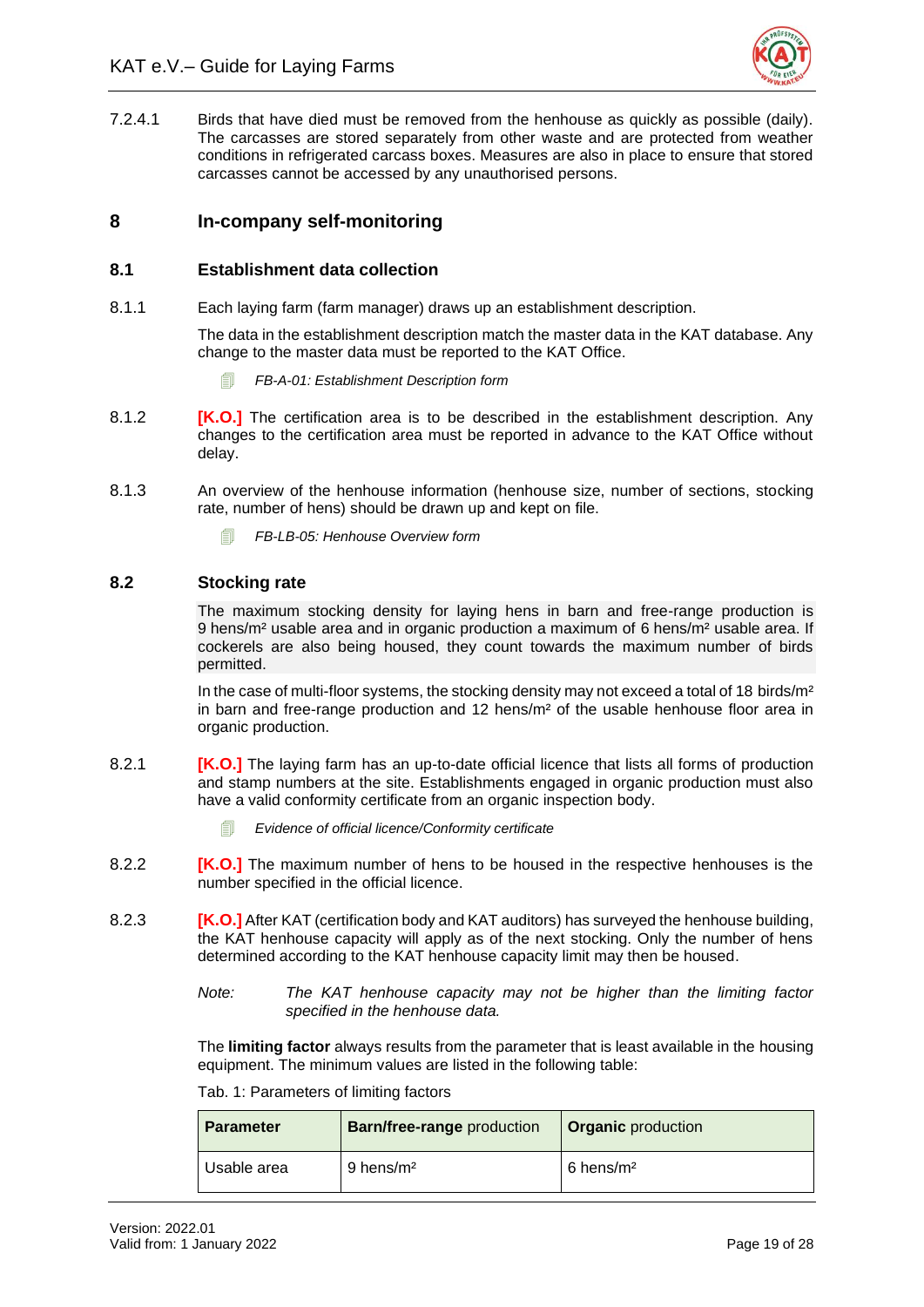

| <b>Parameter</b>              | <b>Barn/free-range</b> production                               | <b>Organic</b> production                                                                                                                                                                                                            |
|-------------------------------|-----------------------------------------------------------------|--------------------------------------------------------------------------------------------------------------------------------------------------------------------------------------------------------------------------------------|
| Usable henhouse<br>floor area | Max. $18$ hens/m <sup>2</sup>                                   | Max. $12$ hens/m <sup>2</sup>                                                                                                                                                                                                        |
| <b>Nests</b>                  | 7 birds<br>1 nest<br>per<br>Group nest: 120 hens/m <sup>2</sup> | 7 birds<br>1 nest<br>per<br>Group nest: 83.3 hens/m <sup>2</sup>                                                                                                                                                                     |
| Perches                       | 15 cm/bird                                                      | 18 cm/bird                                                                                                                                                                                                                           |
| Feeders                       | Linear feeder: 10 cm/bird<br>Circular feeder: 4 cm/bird         | Linear feeder: 10 cm/bird<br>Circular feeder: 4 cm/bird                                                                                                                                                                              |
| <b>Drinkers</b>               | 10 birds/drinker                                                | 10 birds/drinker                                                                                                                                                                                                                     |
|                               | Circular drinker: 1 cm/bird                                     | Circular drinker: 1 cm/bird                                                                                                                                                                                                          |
| Popholes                      | 2 m/1,000 birds                                                 | 2 m/100 m <sup>2</sup> total usable<br>area<br>the popholes lead from the<br>if<br>henhouse into the conservatory;<br>4 m/100 m <sup>2</sup> total usable area if the<br>popholes lead from the henhouse<br>into the free-range area |
| Free-range area               | 4 m <sup>2</sup> /bird                                          | 4 m <sup>2</sup> /bird                                                                                                                                                                                                               |

#### <span id="page-24-0"></span>**8.3 Stocking and destocking**

Stocking and destocking must always be carried out in compliance with Section 1 of the German Animal Welfare Act (Tierschutzgesetz). The lighting should be reduced or dimmed altogether during destocking in order to calm the birds down; the incidence of light should be observed when the doors are opened or closed.

- 8.3.1 **IK.O.** I The stocking of all KAT laying hen flocks is recorded in the KAT database per henhouse, and the figures match the submitted delivery notes and invoices. The stocking reports are entered in the KAT database no later than 7 days after stocking.
- 8.3.2 **[K.O.]** The destocking of all KAT laying hen flocks is recorded in the KAT database per henhouse for the respective recipient, and the figures match the submitted delivery notes and invoices. The destocking reports are entered in the KAT database no later than 7 days after destocking has been completed.
- 8.3.3 For all birds housed after 1 May 2022, it can be demonstrated that the male chicks have either been reared in accordance with the KAT requirements or selected using an InOvo sexing procedure.
- 8.3.4 **[K.O.]** No hens at the site have had their beaks trimmed.

In the event, however, of there being a stamp number referring to a henhouse with beaktrimmed hens,

- the goods reports for these stamp numbers must be entered in the KAT database as **non-KAT goods**
- and the farm must have a KAT certificate in which the stamp number concerned is excluded from certification.

*Information: With effect from 1 September 2018, no eggs from laying hens with treated beaks may be marketed within the KAT system.*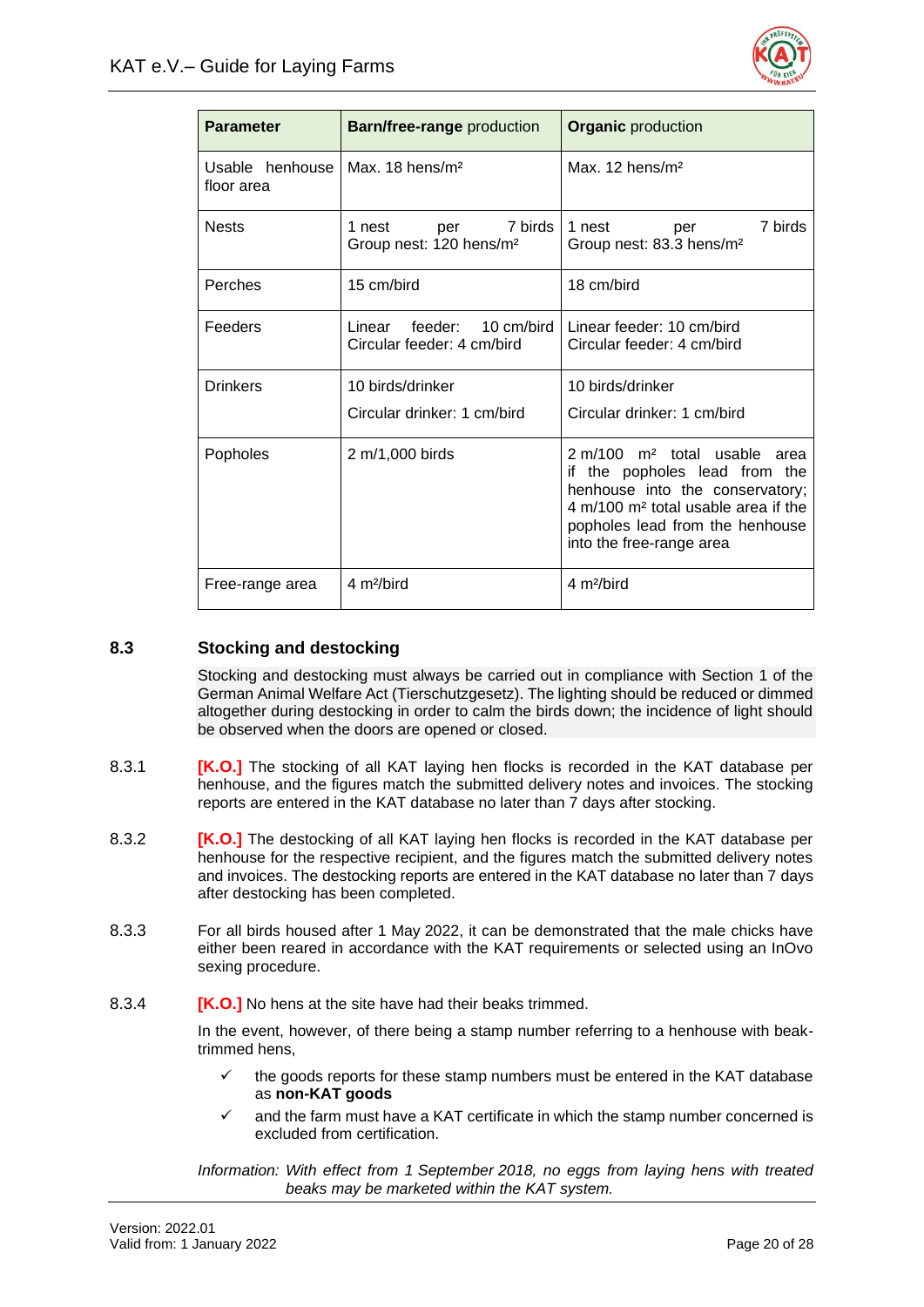

- *Documentary evidence of Rearing Delivery Note*
- 8.3.5 **[K.O.]** As of 1 January 2022, KAT laying farms will only procure pullets from KAT-certified rearing farms.
- 8.3.6 A handover record is on file for all stocking operations.
	- *FB-JA-01: Handover Record for Stocking of Pullets form*
- 8.3.7 The persons involved in stocking and destocking can provide the requisite proof of their expertise. If external service providers (professional catchers) are used for the destocking process, the foreman must have a recognised qualification. The laying farm has the appropriate documentation on file. This similarly applies to stocking and destocking by the laying farm itself. The supervisor has a recognised qualification and the workers used are trained internally at least once per year.
	- *Proof of expertise/FB-LB 19: Stocking/Destocking Documentation form*

#### <span id="page-25-0"></span>**8.4 Obligation to inform KAT**

- 8.4.1 **[K.O.]** All legally notifiable events (e.g. positive salmonella findings of Sal. enteritidis and Sal. typhimorium) or dioxin/DL & NDL-PCB findings, housing orders, avian flu etc.) must be reported simultaneously to both the competent authority and the KAT Office.
	- *Evidence/documentation*
- 8.4.2 If flocks are sent into a laying break (moult) at the site, the data for the laying break are correctly entered in the KAT database.
- 8.4.3 If the laying farm has an official licence for two forms of production, it documents at which times it engages in free-range or barn production, for example. The data on the change between the production forms in the KAT database correspond to the laying lists/delivery notes on the farm.
	- *Evidence/documentation*

#### <span id="page-25-1"></span>**8.5 Crisis management**

8.5.1 Emergency plans with clearly defined responsibilities (telephone numbers) are in place in the event of an emergency or critical situation. These contain all of the key contact data (e.g. veterinary surgeon, veterinary authority, suppliers/buyers, KAT).

> *Information: The KAT Crisis Management Guide for Member Establishments contains the most important information for critical situations and recommended approaches to different situations.*

- *FB-A-02: Emergency Plan form*
- *KAT Crisis Management Guide for Member Establishments*

#### <span id="page-25-2"></span>**8.6 Flock documentation**

- 8.6.1 **[K.O.]** Every day, the establishment records the total number of eggs laid according to the henhouse and form of production.
	- *Evidence/documentation*
- 8.6.2 The farm documents the current number of hens on a daily basis, broken down by age group, henhouse and form of production. The resulting loss ratio (in %) is calculated at least weekly.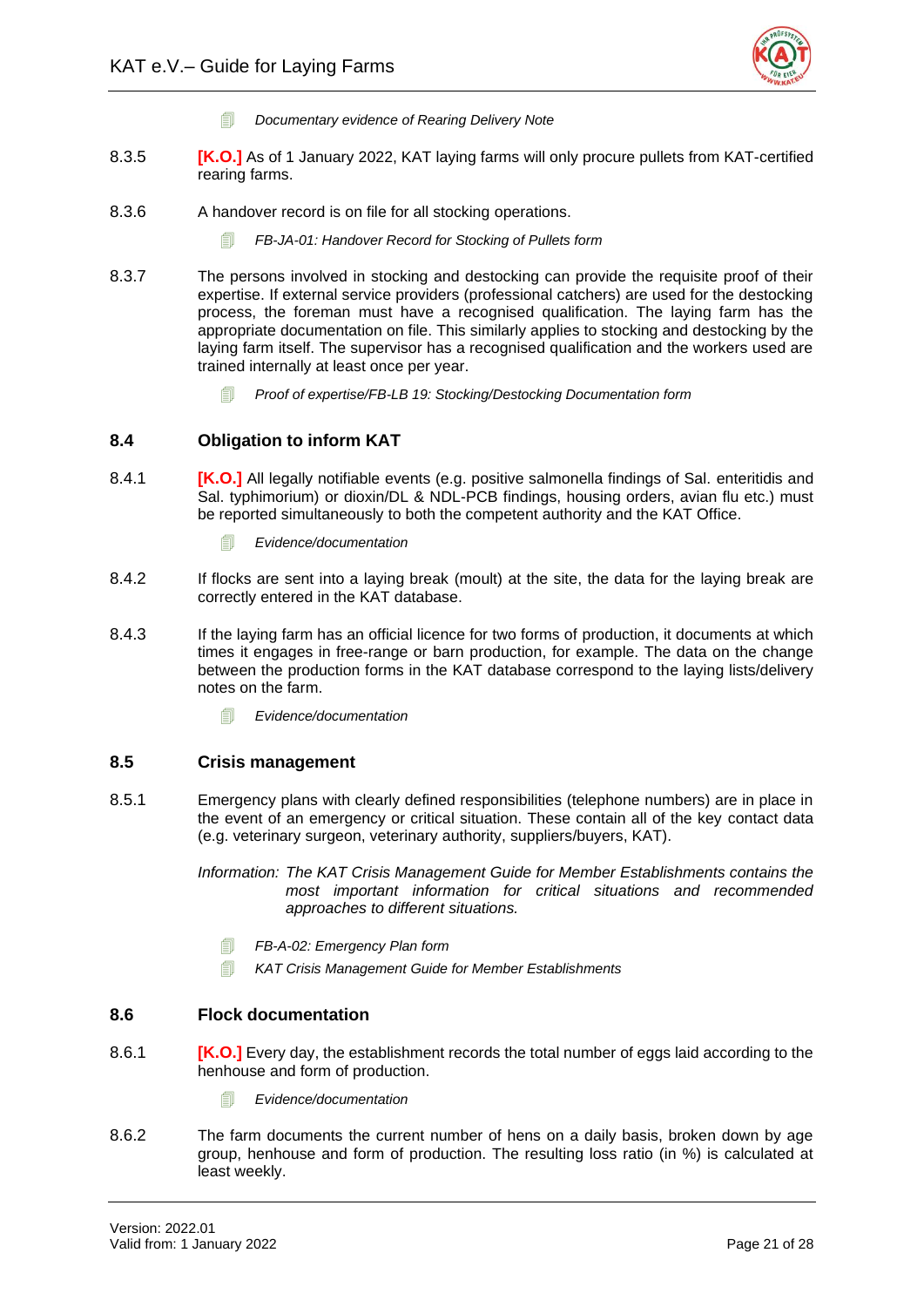

- *Evidence/documentation*
- 8.6.3 At least once per week, the establishment documents laying performance broken down by henhouse and stamp number.
	- *Evidence/documentation*
- 8.6.4 A recording system is used to determine the feed and water consumption per bird. Consumption is documented daily.
	- *Evidence/documentation*

#### <span id="page-26-0"></span>**8.7 Analysis**

8.7.1 After stocking, KAT laying farms carry out the first salmonella analysis between the 22nd and 26th week of life of the birds, and then have further salmonella samples (boot swabs) tested regularly at 15-week intervals. The analysis results are reported and stored in the KAT database.

> *Information: The establishment can carry out three analyses per year itself; in addition, one of the establishment's epidemiological units is subject to an official analysis.*

- *Documentary evidence of salmonella analysis*
- 8.7.2 The results of the salmonella analyses are available for each separate henhouse (no pooled samples!). In the event of positive results, the requirements in chapter 8.4.1 must be observed.
- 8.7.3 In the case of laying farms, a dioxin/DL-PCB and NDL-PCB analysis of the eggs must be carried out by an accredited laboratory at least once per laying period.

*Information: Irrespective of the number of henhouses at the site, one analysis per form of production must be available. Several henhouses that use the same form of production may be combined in a pooled sample.* 

- *Documentary evidence of dioxin/DL-PCB & NDL-PCB analysis*
- <span id="page-26-1"></span>8.7.4 Drinking water quality is reviewed once per site and per calendar year by means of a microbiological quality test carried out by an accredited laboratory. The sample for analysis is drawn directly from the drinker lines in the henhouse.

The analyses include the required parameters as shown below:

| <b>Parameter</b>                      | Unit/basis        | Insignificant  |
|---------------------------------------|-------------------|----------------|
| E.coli                                | in $1 \text{ ml}$ | $<$ 1 cfu      |
| Coliforms                             | in $1 \text{ ml}$ | $<$ 1 cfu      |
| Aerobic total bacteria count at 20 °C | $\ln 1$ ml        | $< 10,000$ cfu |
| Aerobic total bacteria count at 37°C  | in $1 \text{ ml}$ | $< 1,000$ cfu  |

Tab. 2: Drinking water analysis parameters

*Source: BMEL "Hygienische Qualität von Tränkewasser" [Hygienic quality of drinking water], July 2019*

*Documentary evidence of drinking water analysis*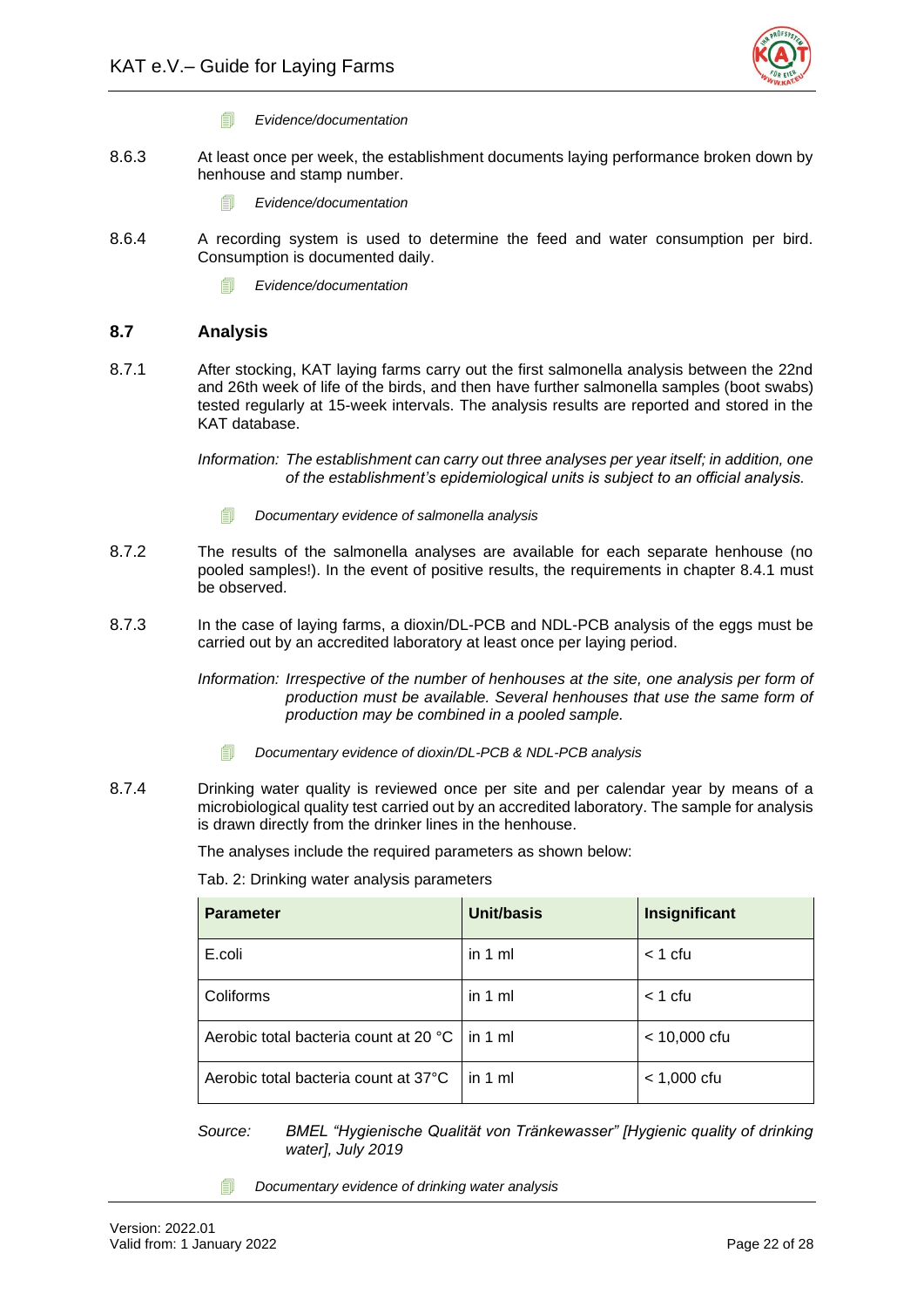

#### <span id="page-27-0"></span>**8.8 Origin and procurement of feed**

#### 8.8.1 Feedstuff supplier

8.8.1.1 **[K.O.]** Laying hen feedstuff is purchased exclusively from a KAT-approved feedstuff supplier or the establishment is a self-mixer and/or uses its own crops to produce its own feed  $(\rightarrow 8.8.3)$ .

#### 8.8.2 30% organic feed from the surrounding region

8.8.2.1 In accordance with the provisions of EU Regulation 889/2008, each feed-consuming establishment (keeper of laying hens) is obliged to procure 30% of its feed per calendar year from the surrounding region.

#### 8.8.3 Self-mixers/users of own crops

Self-mixers are establishments that produce mixed feed (laying hen all-in-one feed) for their own needs up to a maximum total annual amount of 5000 t. Users of own crops are establishments that produce finished feed based on feedstuff supplements produced by a mixed feed factory, regardless of whether the crop used by the establishment is grown inhouse or bought in. Responsibility for the ingredients used as well as for the proper production of the feed mixes rests with the farmer.

- 8.8.3.1 As a minimum measure, a sensory incoming goods inspection is performed before raw materials are accepted for storage. Corresponding records are kept for all inspections and measures carried out.
	- *Evidence/documentation*
- 8.8.3.2 Measures are in place to ensure that the raw materials stored on site are stored properly in accordance with product requirements and that any negative impact on or contamination of the raw materials during storage is excluded.
- 8.8.3.3 **[K.O.]** Reference samples are available from all raw material batches (incl. feedstuff supplements) used for the production of feedstuff, regardless of whether these were bought in or produced in-house. The reference samples are kept for a minimum period of 6 months.
	- *Evidence/documentation*
- 8.8.3.4 Documentary evidence is available for all bought-in ingredients and includes at least the product name, quantity and seller.
	- *Evidence/documentation*
- 8.8.3.5 **[K.O.]** All raw materials and additives used for the production of feed are stored in the KAT database.
	- *VA-LB 05: Database instructions for laying farms and self-mixers*
- 8.8.3.6 **[K.O.]** Measures are in place to ensure that any feedstuff supplements used are procured exclusively via a KAT-approved feed plant.
- 8.8.3.7 **[K.O.]** Self-mixers and users of own crops both carry out an annual analysis of the finished feed, encompassing as a minimum the parameters listed in Table 3 below.
	- *Evidence/documentation*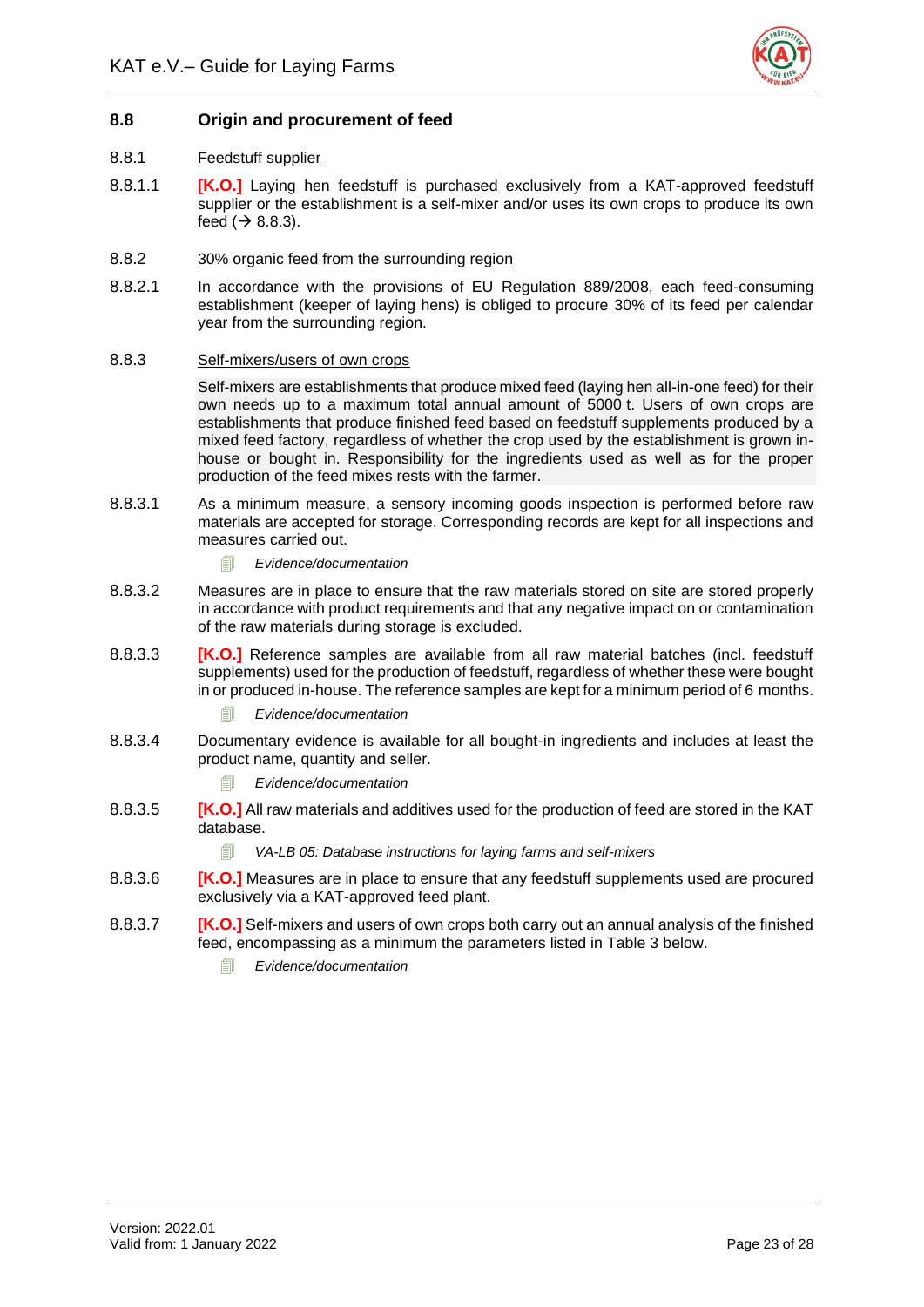

<span id="page-28-2"></span>Tab. 3: Finished feed analysis parameters

| <b>Parameter</b>            | <b>Number of tests</b> |
|-----------------------------|------------------------|
| Dioxin+DL-PCB/NDL-PCB       | 1                      |
| Salmonella                  | 1                      |
| Heavy metals                | 1                      |
| GMO (only for organic feed) | 1                      |
| Pesticides                  | 1                      |

- 8.8.3.8 **[K.O.]** The finished feed recipes of self-mixers are based on ration calculations, which are created by qualified persons/companies. The production of finished feed based on feedstuff supplements is traceable and based solely on the mixing instructions provided.
	- *Evidence/documentation*
- 8.8.3.9 The production process of the finished feed is documented comprehensibly. In the case of self-mixers and the use of mobile milling and mixing equipment, a mixing protocol is also available for each batch in accordance with the mixing protocol for mobile milling and mixing equipment form
	- *FB-LB-13: Mixing Protocol for Mobile Milling and Mixing Equipment form*

#### <span id="page-28-0"></span>**9 Database/goods flows**

All establishment and henhouse data, as well as all stages relevant to the production, marketing and processing of the eggs, must be documented in the KAT database. Each process stage reports the outgoing goods to the next stage in order to establish a plausible and comprehensible traceability system for the flow of goods.

#### <span id="page-28-1"></span>**9.1 Goods reports entered in the database**

9.1.1 **[K.O.]** Reports on the movement of goods in the process chain (egg quantities) must be entered in detail in the online database [https://datenbank.kat.eu](https://datenbank.kat.eu/) by midnight on Wednesday of the following week, as specified (reporting period Monday to Sunday).

> The establishment will be provided with access data for the KAT database from the KAT Office after successful certification. Each establishment is responsible for the confidential treatment of access data and, correspondingly, for the content of all entered data.

> Laying farms report all produced egg quantities to the respective buyer. The full data for eggs laid is entered in the database.

> *Information: The farm may authorise the receiving packing station to enter the goods in the KAT database. The transfer of the goods declaration to the packing station must be approved by the laying farm so that no omissions occur and the data protection requirements are observed.*

> If the packing station enters the good reports, direct sales (e.g. in farm shops, weekly markets, etc.) cannot be recorded. These must be entered by the laying farm itself.

- *VA-A-02: KAT manual for entering goods reports in the KAT database*
- *VA-LB-11: Quick guide for entering livestock reports in the KAT database*
- *FB-LB-01: Application for entry of goods reports in the database*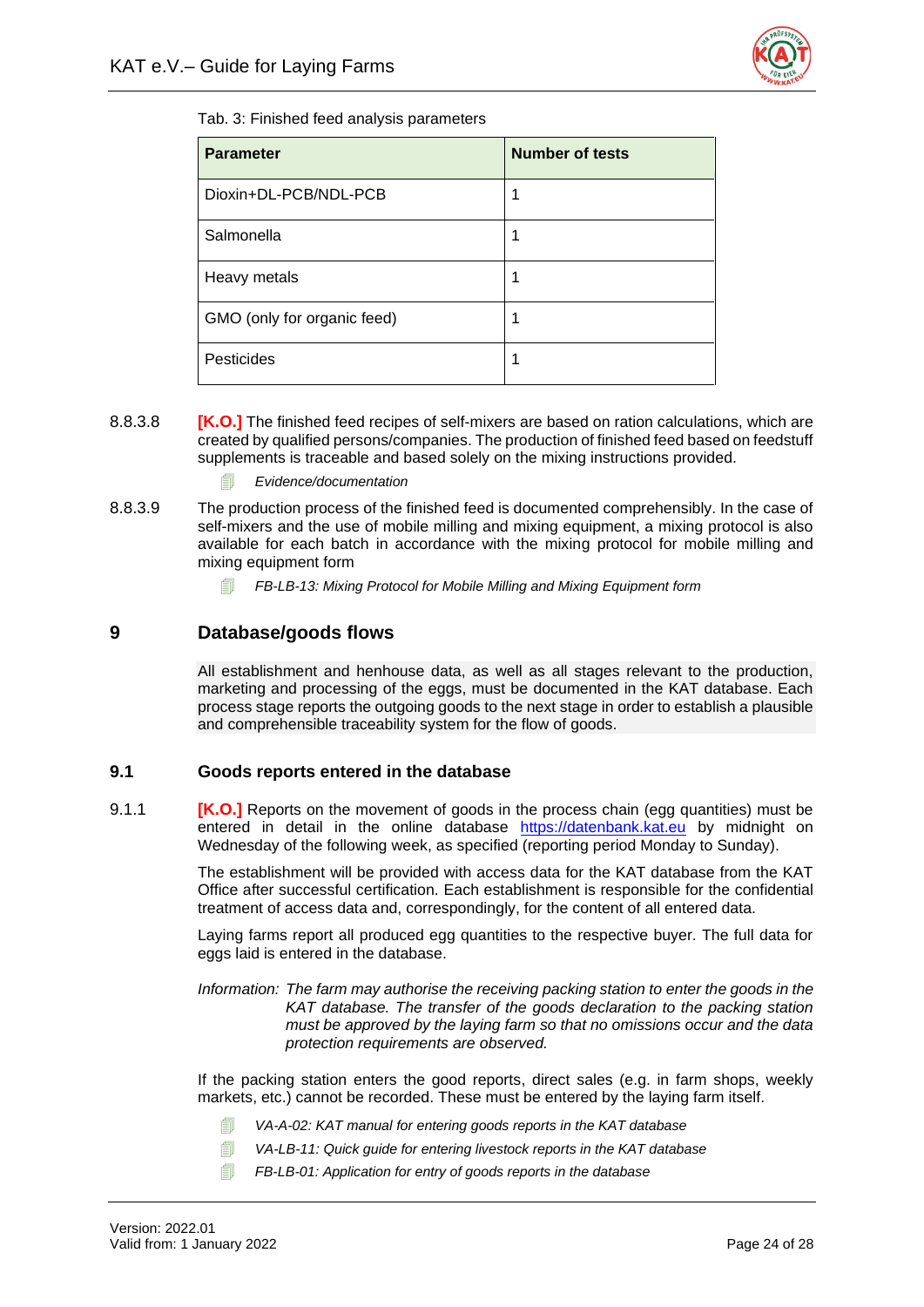

- 9.1.2 The goods reports are entered separately in accordance with stamp number and form of production.
- 9.1.3 The feed quantities purchased by the farm are reported to the database every 2 weeks as required (feedstuff supplier, quantity and delivery date).
	- *VA-LB-05: Database instructions for laying farms and self-mixers*

#### <span id="page-29-0"></span>**9.2 Goods flows**

There is no longer a clear and documented separation of the flow of goods if there are two different form of production in one henhouse and the eggs are collected via an egg belt in the hen area, unless the breeds of hens for barn and free-range production produce eggs of different colours.

9.2.1 **[K.O.]** KAT laying farms that operate henhouses with different forms of production on the same site ensure that the eggs are never mixed up.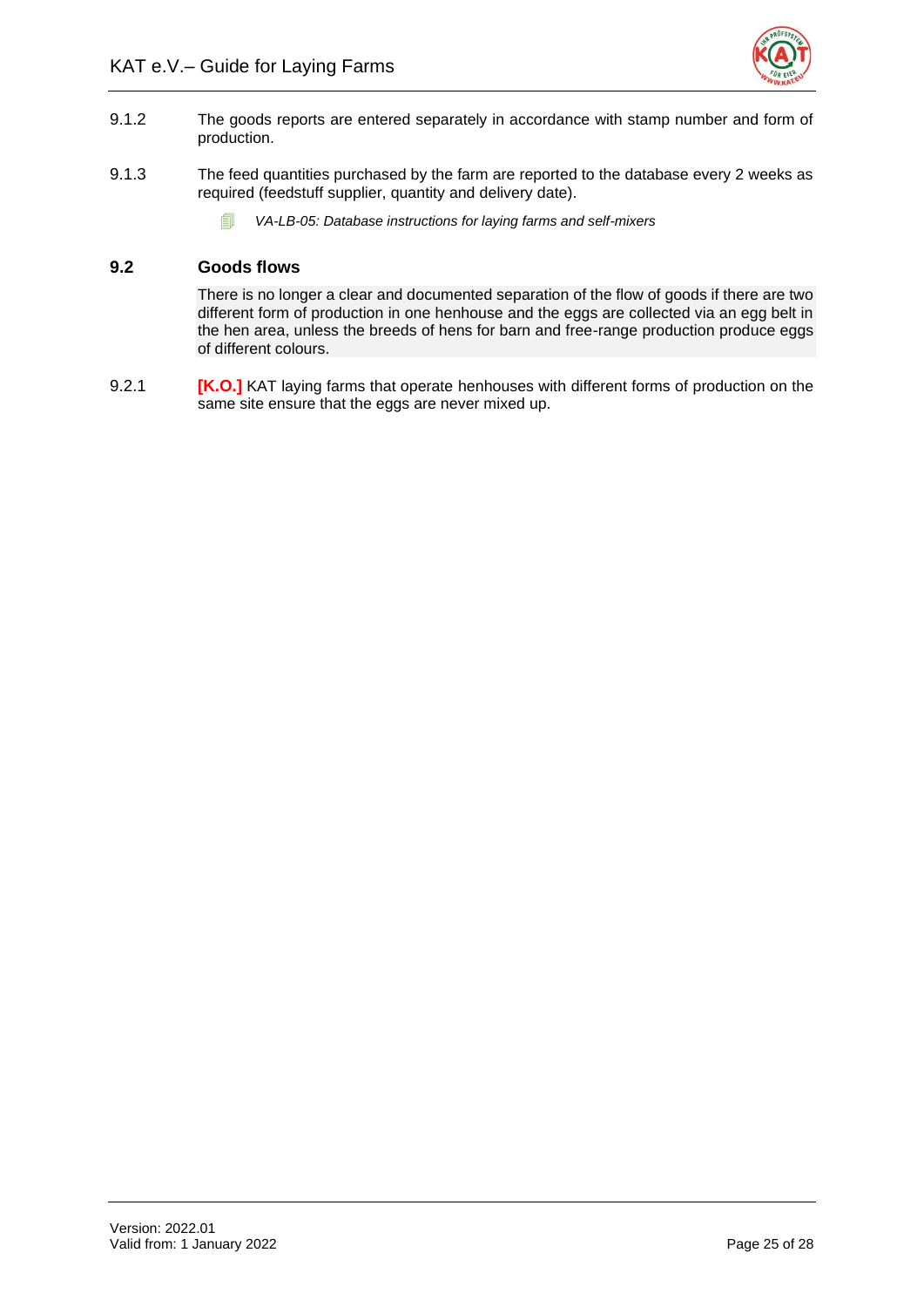

# <span id="page-30-0"></span>**Teil III: Annex**

#### <span id="page-30-1"></span>**1 Signs and symbols**

**[K.O.]** Knock-out criteria

- *References to applicable documents*
- *Required documents/documents for submission\**

*\*) The required documents and documents for submission must be in an appropriate form. The KAT forms can be used as a guide and reference in this regard. They are not binding, however.*

# <span id="page-30-2"></span>**2 Abbreviations**

| DL & ndl-PCB | Dioxin-like and non-dioxin-like Poly Chlorinated Biphenyls |
|--------------|------------------------------------------------------------|
| Mjr          | Major                                                      |
| LW           | Week of life                                               |
| n.a.         | Not applicable                                             |
| <b>VVVO</b>  | German Livestock Movement Ordinance (Viehverkehrsordnung)  |
| ID           | Identification number                                      |

# <span id="page-30-4"></span><span id="page-30-3"></span>**3 Definition of terms**

Tab. 4: Definition of terms

| Term              | <b>Definition/explanation</b>                                                                                                                                                                                       |
|-------------------|---------------------------------------------------------------------------------------------------------------------------------------------------------------------------------------------------------------------|
| Rearing farm      | Establishment in which pullets and/or cockerels from laying<br>hybrid breeds are reared commercially.                                                                                                               |
| Producer code     | Unique identification number based on implementation of<br>Directive 2002/4/EC at national level.                                                                                                                   |
| Total usable area | Total of all usable areas within a henhouse including the<br>additional usable area and the usable henhouse floor area.                                                                                             |
| Group/compartment | An area of the henhouse not separated by a solid wall in which<br>a maximum of 6,000 laying hens are kept and that does not<br>constitute a self-contained unit in terms of all functions and<br>housing equipment. |
| Housing equipment | Technical equipment (e.g. henhouse, perches, feeders etc.)<br>required for the long-term housing of birds.                                                                                                          |
| Flock             | A certain number of hens of the same age kept together in<br>one henhouse.                                                                                                                                          |
| Laying farm       | A local, economic and epidemiological unit comprising one or<br>several henhouses for the production of eggs.                                                                                                       |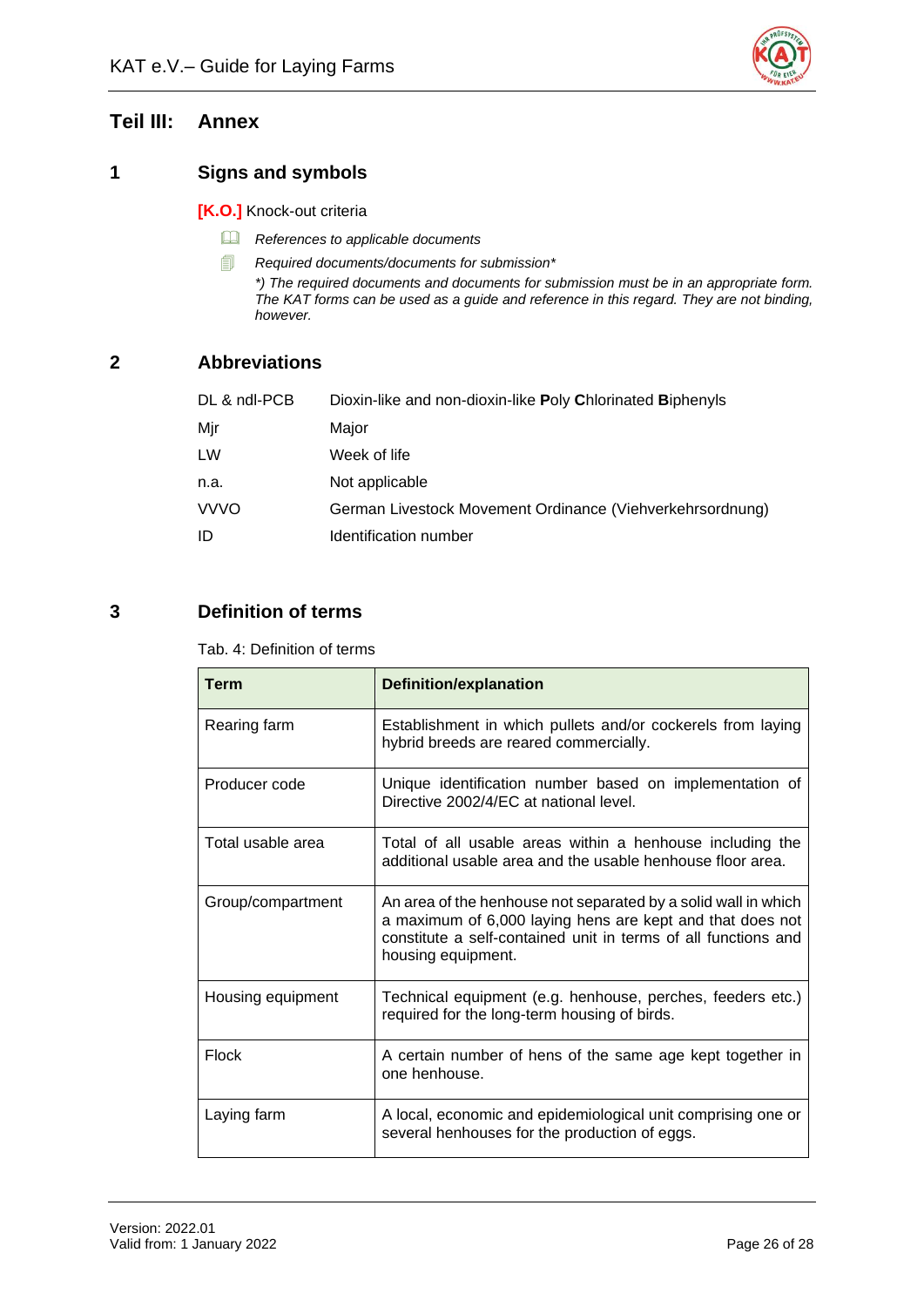

| <b>Term</b>                   | <b>Definition/explanation</b>                                                                                                                                                                                                                                                                                               |
|-------------------------------|-----------------------------------------------------------------------------------------------------------------------------------------------------------------------------------------------------------------------------------------------------------------------------------------------------------------------------|
| Start of laying               | The start of laying of a flock is at the latest when a laying<br>performance of 50% is achieved on three consecutive days.                                                                                                                                                                                                  |
| Laying period                 | Period from the start of laying until the flock is destocked.                                                                                                                                                                                                                                                               |
| Usable henhouse floor<br>area | The portion of the floor area of the part of the building in which<br>the housing equipment is located and that the birds can use<br>at any time and without any restrictions, minus nesting areas<br>and areas under henhouse equipment that the laying hens<br>cannot cross over or under.                                |
| Henhouse                      | Part of the laying farm or part of the building in which hens or<br>flocks are kept.                                                                                                                                                                                                                                        |
| Epidemiological unit          | All birds of the same species that are housed together or<br>looked after together.                                                                                                                                                                                                                                         |
| Henhouse floor area           | The area of the premises in which the housing equipment is<br>located.                                                                                                                                                                                                                                                      |
| Aviary                        | Housing system comprising several levels equipped with<br>perches, and feeding and drinking systems, and nests, in<br>order to make better use of the available space. The surface<br>area of an aviary level is counted towards the additional<br>usable area provided that it matches the definition of "usable<br>area". |
| Additional usable area        | All surface areas within an aviary, including system-related<br>usable areas (in accordance with 4.1.1.2) that match the<br>definition of "usable area".                                                                                                                                                                    |

# <span id="page-31-0"></span>**4 Applicable documents**

The documents can be downloaded from the internal area of the KAT website [www.kat.eu.](http://www.kat.eu/)

Applicable documents (in the currently valid version) include:

KAT documents

- ✓ KAT Certification Protocol
- $\checkmark$  Checklist for laying farms
- $\checkmark$  Forms and procedural instructions
- ✓ KAT Crisis Management Guide for Member Establishments
- ✓ List of KAT-approved certification bodies
- ✓ Dioxin and PCB contamination of chicken eggs: questionnaire
- ✓ Leaflet for laying hen keepers: PCB and dioxin in eggs including Annex

Laws, regulations and ordinances, most recent versions

- $\checkmark$  Regulation (EC) 589/2008
- ✓ Regulation (EC) 1308/2013
- ✓ Directive 1999/74/EC
- ✓ Directive 2002/4/EC